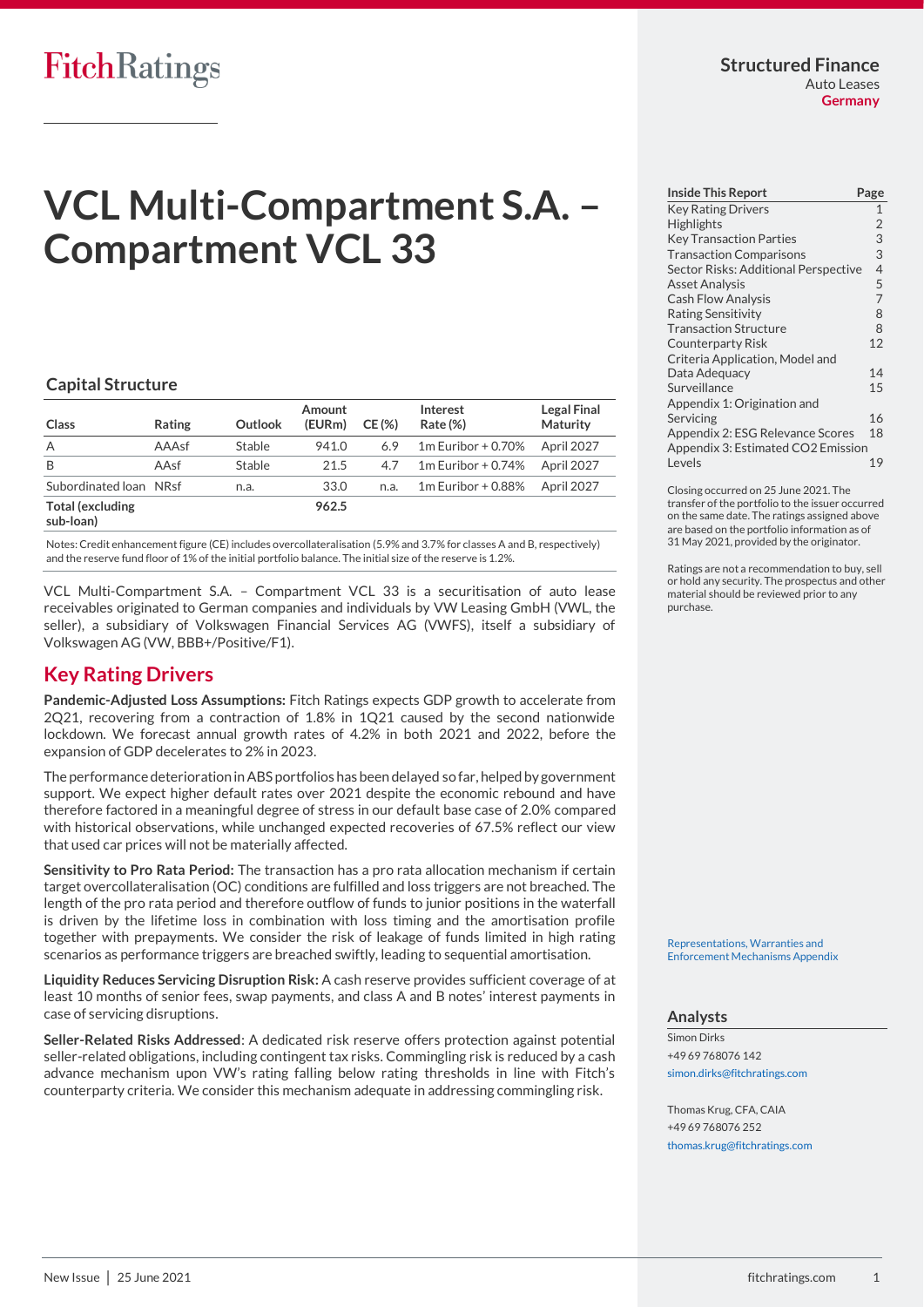# <span id="page-1-0"></span>**Highlights**

| <b>Effect</b> | <b>Highlight</b>                                                                                                                                                                                                                                                                                                                                                                                                                                                                                                                                                                                                                            |
|---------------|---------------------------------------------------------------------------------------------------------------------------------------------------------------------------------------------------------------------------------------------------------------------------------------------------------------------------------------------------------------------------------------------------------------------------------------------------------------------------------------------------------------------------------------------------------------------------------------------------------------------------------------------|
| Neutral       | Unchanged Pool and Structural Characteristics: The key characteristics of the asset<br>portfolio are comparable to previous Fitch-rated VCL transactions, including the split<br>between private and commercial lessees and the pool concentrations within the largest<br>lessees. The transaction structure is unchanged from predecessors; compared to VCL31, only<br>the initial CE for class A decreased, by 10bp, while target OC levels are untouched.                                                                                                                                                                                |
| ٠             | No Exposure to Residual Values: The issuer will not purchase the lease receivables' residual<br>value (RV) portion, which is securitised in a master structure. The issuer is therefore only<br>indirectly exposed to the development of used car prices that are relevant for vehicle<br>remarketing proceeds for defaulted contracts.                                                                                                                                                                                                                                                                                                     |
| ٠             | Long Performance History: The originator is a well-known auto lease provider in Germany,<br>with a robust servicing record and long underwriting and securitisation experience, including<br>periods of economic stress. Our expected losses and the stressed levels incorporate the long<br>and robust data track available, good performance of prior Fitch-rated deals, and the static<br>nature of the portfolio.                                                                                                                                                                                                                       |
| Neutral       | Minimal Credit Impact from ESG: The highest level of ESG credit relevance is a score of '3',<br>meaning that ESG issues are credit neutral or have only a minimal credit impact on the<br>transaction, either due to their nature or the way in which they are being managed (see ESG<br>Navigator in Appendix 2).                                                                                                                                                                                                                                                                                                                          |
|               | Estimated Pool CO2 Emission of 134 g/km: About 5% of the vehicles in the pool are battery-<br>electric vehicles (BEV), and another 10% are hybrid cars, of which Fitch estimates 4pp to be<br>plug-in electric hybrid vehicles (PHEV). We expect the cumulative 9.2% of BEV and PHEV to<br>fall under the definition of zero- and low-emission vehicles (LZEV) in line with the EU Clean<br>Vehicle Directive. The estimated share of LZEV is significantly higher than in most recent<br>Fitch-rated auto Ioan ABS.                                                                                                                        |
| Neutral       | We further estimate the weighted average emission of the cars in the portfolio to be about 134<br>grammes of CO2 per kilometre (see Appendix 3: Estimated CO2 Emission Levels). The<br>estimated emissions are at the lower end of CO2 levels in German auto ABS issued between<br>2019 and 2021 (see German Auto ABS CO2 Emissions Are on the Right Path - Further<br>Improvement Coming). The vehicles backing the leases are mostly from the 2020 and 2021<br>model years, in which there were significant improvements in emission efficiency. The<br>combined share of premium cars (Audi) and light commercial vehicles is about 31%. |

Source: Fitch Ratings, Kraftfahrt-Bundesamt

#### **Euribor Exposure**

| Assets                                                                 | Rated notes                                                | <b>Hedges</b>                                             |  |  |
|------------------------------------------------------------------------|------------------------------------------------------------|-----------------------------------------------------------|--|--|
| 100% fixed-rate assets.                                                | Floating-rate liabilities with<br>reference to 1m Euribor. | The fixed rate assets will be<br>swapped into 1m Euribor. |  |  |
| Source: Fitch Ratings, VCL Multi-Compartment S.A. - Compartment VCL 33 |                                                            |                                                           |  |  |

#### **Key Rating Driver (Negative/Positive/Neutral)**

| Rating                |                                                              |
|-----------------------|--------------------------------------------------------------|
| Impact                | <b>Key Rating Driver</b>                                     |
| Negative              | <b>Asset Performance to Deteriorate</b>                      |
| Negative              | Sensitivity to Pro Rata Period                               |
| Positive              | <b>Liquidity Reduces Servicing</b><br><b>Disruption Risk</b> |
| Positive              | Seller-Related Risks Addressed                               |
| Source: Fitch Ratings |                                                              |

**Applicable Criteria**

[Global Structured Finance Rating Criteria](https://app.fitchconnect.com/search/research/article/FR_RPT_10155696)  [\(March 2021\)](https://app.fitchconnect.com/search/research/article/FR_RPT_10155696) [Consumer ABS Rating Criteria](https://app.fitchconnect.com/search/research/article/RPT_10142225)  [\(November 2020\)](https://app.fitchconnect.com/search/research/article/RPT_10142225)

[Structured Finance and Covered Bonds](https://app.fitchconnect.com/search/research/article/RPT_10108544)  [Counterparty Rating Criteria \(January 2020\)](https://app.fitchconnect.com/search/research/article/RPT_10108544)

[Structured Finance and Covered Bonds](https://app.fitchconnect.com/search/research/article/RPT_10108546)  [Counterparty Rating Criteria: Derivative](https://app.fitchconnect.com/search/research/article/RPT_10108546)  [Addendum \(January 2020\)](https://app.fitchconnect.com/search/research/article/RPT_10108546) 

[Structured Finance and Covered Bonds](https://app.fitchconnect.com/search/research/article/RPT_10141992)  [Interest Rate Stresses Rating Criteria](https://app.fitchconnect.com/search/research/article/RPT_10141992)  [\(November 2020\)](https://app.fitchconnect.com/search/research/article/RPT_10141992)

#### **Related Research**

[Global Economic Outlook \(June](https://app.fitchconnect.com/search/research/article/FR_RPT_10166250) 2021)

[Global Structured Finance Coronavirus](https://app.fitchconnect.com/search/research/article/RPT_10150476)  [Performance Report \(February 2021\)](https://app.fitchconnect.com/search/research/article/RPT_10150476)

[Fitch Ratings 2021 Outlook: EMEA Structured](https://app.fitchconnect.com/search/research/article/RPT_10144357)  [Finance \(December 2020\)](https://app.fitchconnect.com/search/research/article/RPT_10144357)

[European Auto ABS Index](https://app.fitchconnect.com/search/research/article/RPT_10152382) – 1Q21 [\(February 2021\)](https://app.fitchconnect.com/search/research/article/RPT_10152382)

[German Auto ABS Likely to Show Delayed](https://app.fitchconnect.com/search/research/article/PR_10146030)  [Performance Deterioration \(December 2020\)](https://app.fitchconnect.com/search/research/article/PR_10146030)

[CO2 Emissions Reporting Key to Defining](https://app.fitchconnect.com/search/research/article/FR_PR_10158348)  [European Green Auto ABS \(April 2021\)](https://app.fitchconnect.com/search/research/article/FR_PR_10158348)

[German Auto ABS CO2 Emissions Are on the](https://app.fitchconnect.com/search/research/article/FR_RPT_10163637)  Right Path – [Further Improvement Coming](https://app.fitchconnect.com/search/research/article/FR_RPT_10163637)  [\(June 2021\)](https://app.fitchconnect.com/search/research/article/FR_RPT_10163637)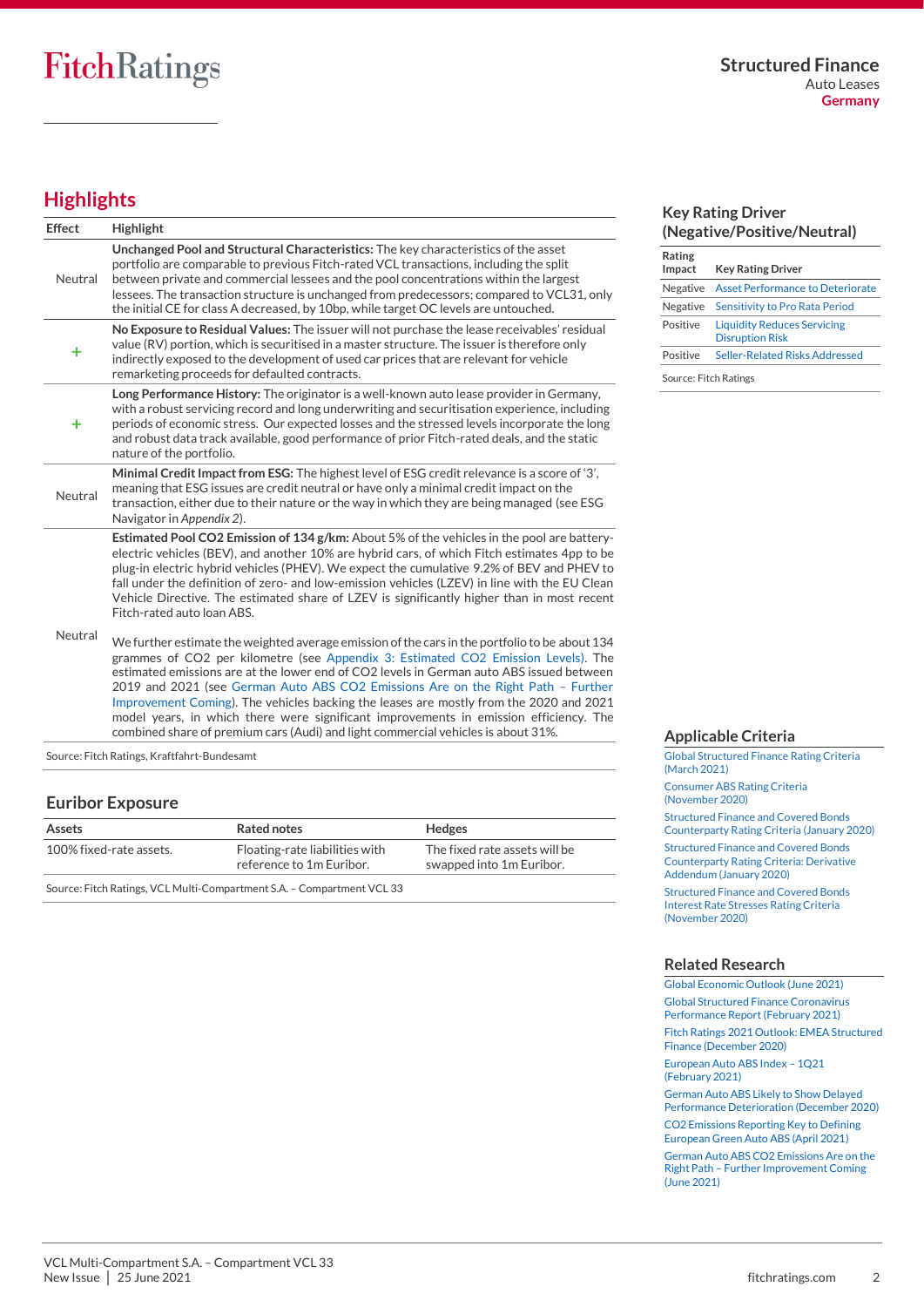# <span id="page-2-0"></span>**Key Transaction Parties**

Please se[e counterparty risk section](#page-11-0) for more detail.

#### **Key Transaction Parties**

| Role                                                   | Name                                                                                | <b>Fitch Rating</b>                                   |
|--------------------------------------------------------|-------------------------------------------------------------------------------------|-------------------------------------------------------|
| Issuer                                                 | VCL Multi-Compartment S.A. - Compartment VCL 33                                     | Not rated                                             |
| Originator, seller and servicer                        | Volkswagen Leasing GmbH                                                             | Not rated                                             |
| Reference entity for remedial<br>action on commingling | Volkswagen AG                                                                       | BBB+/Positive/F1                                      |
| Security trustee                                       | Intertrust Trustees GmbH                                                            | Not rated                                             |
| Data protection trustee                                | Data Custody Agent Services B.V.                                                    | Not rated                                             |
| Subordinated lender                                    | Volkswagen Financial Services AG                                                    | Not rated                                             |
| Issuer account bank, cash<br>administrator             | The Bank of New York Mellon, Frankfurt branch                                       | AA/Stable/F1+                                         |
| Paying agent                                           | The Bank of New York Mellon, London branch                                          | AA/Stable/F1+                                         |
| Swap provider                                          | Skandinaviska Enskilda Banken AB (publ)                                             | AA(dcr)<br>AA-/Negative/F1+                           |
| Arranger                                               | UniCredit Bank AG                                                                   | BBB/Negative/F2                                       |
| Joint lead managers                                    | Credit Agricole Corporate and Investment Bank<br>ING Bank N.V.<br>UniCredit Bank AG | A+/Negative/F1<br>AA-/Negative/F1+<br>BBB/Negative/F2 |
|                                                        | Source: Fitch Ratings, VCL Multi-Compartment S.A. - Compartment VCL 33              |                                                       |

# <span id="page-2-1"></span>**Transaction Comparisons**

Alongside the most recent Fitch-rated predecessor transaction, VCL 31, the comparison table includes two captive German auto loan deals. As no residual value (RV) is securitised, VCL's portfolio credit risk could be compared to an auto loan portfolio, though not identical given the customer and product characteristics.

#### **Transaction Comparison**

|                                   | <b>VCL Multi-</b><br>Compartment<br>S.A. - Comp.<br><b>VCL 33</b> | <b>VCL Multi-</b><br>Compartment<br>S.A. - Comp.<br><b>VCL 31</b> | <b>Silver Arrow</b><br>S.A. Comp.<br>11 | <b>Bavarian Sky</b><br>S.A., Comp.<br><b>German Auto</b><br>Loans 10 |
|-----------------------------------|-------------------------------------------------------------------|-------------------------------------------------------------------|-----------------------------------------|----------------------------------------------------------------------|
| <b>Type</b>                       | <b>Static</b>                                                     | <b>Static</b>                                                     | <b>Static</b>                           | <b>Static</b>                                                        |
| Closing date                      |                                                                   | June 2021 November 2020                                           | May 2020                                | May 2020                                                             |
| Seller                            | <b>VWL</b>                                                        | <b>VWL</b>                                                        | Mercedes-<br>Benz Bank                  | <b>BMW Bank</b><br>GmbH                                              |
| Issuance volume (EURm)            | 962.5                                                             | 1,024.1                                                           | 1,889.9                                 | 756.8                                                                |
| Class $A$ - rating                | AAAsf                                                             | AAAsf                                                             | AAAsf                                   | AAAsf                                                                |
| Class A - amount (EURm)           | 941.0                                                             | 1,000.0                                                           | 1,748.2                                 | 700.0                                                                |
| Class $A - CE$ (%)                | 6.9                                                               | 7.0                                                               | 8.0                                     | 8.0                                                                  |
| Class $B$ - rating                | AAsf                                                              | AA-sf                                                             |                                         |                                                                      |
| Class B - amount (EURm)           | 21.5                                                              | 24.1                                                              |                                         |                                                                      |
| Class $B - CE$ (%)                | 4.75                                                              | 4.75                                                              |                                         |                                                                      |
| Portfolio summary as of closing   |                                                                   |                                                                   |                                         |                                                                      |
| Type of receivables               | Auto leases                                                       | Auto leases                                                       | Auto loans                              | Auto loans                                                           |
| Total outstanding balance (EURm)  | 1,000                                                             | 1,064                                                             | 1,890                                   | 757                                                                  |
| Number of receivables             | 122,884                                                           | 130,378                                                           | 94,642                                  | 37,722                                                               |
| Average outstanding balance (EUR) | 8,138                                                             | 8,160                                                             | 19,670                                  | 20,061                                                               |
| WA seasoning (months)             | 9                                                                 | 10                                                                | 18                                      | 6                                                                    |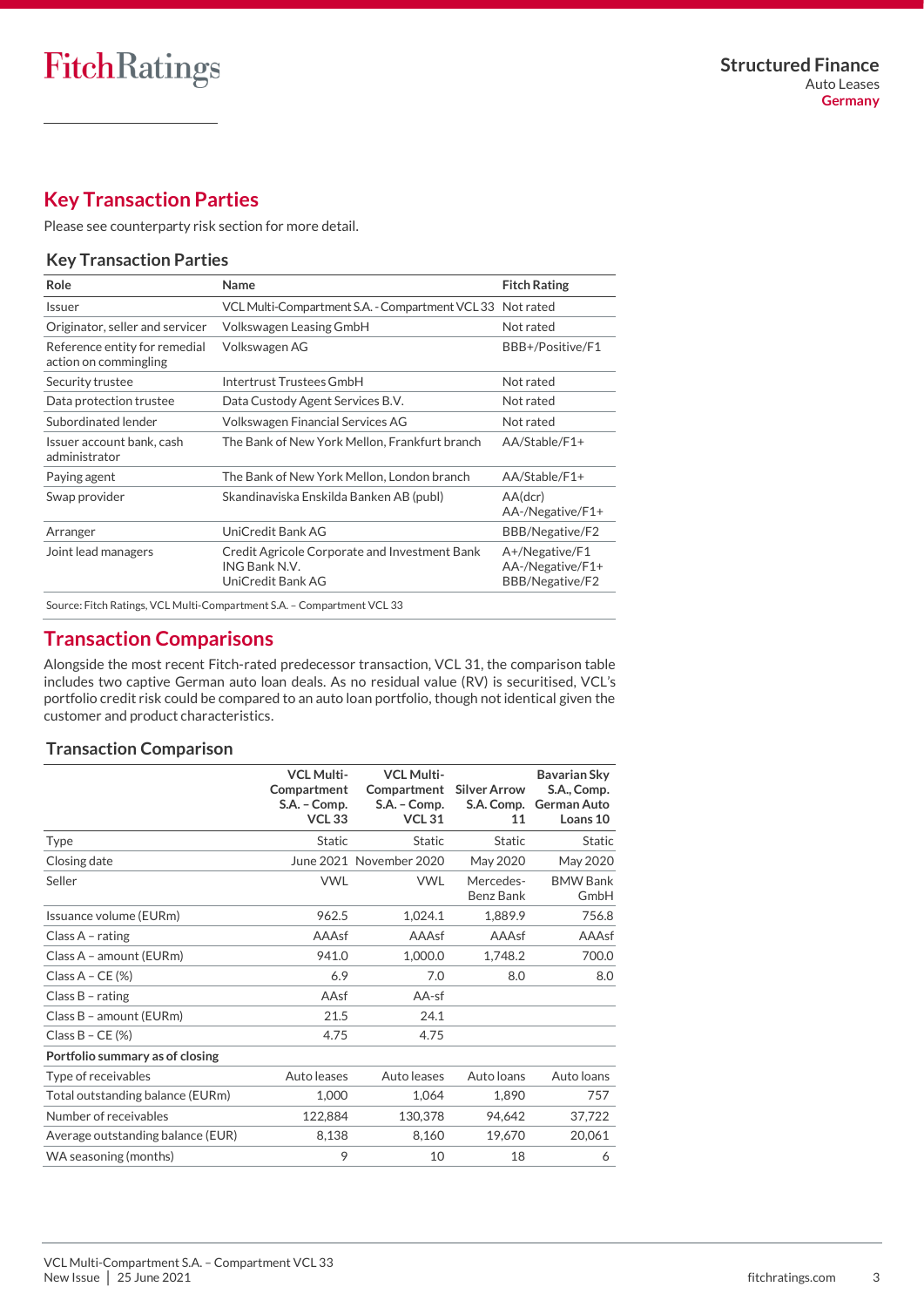## **Transaction Comparison (Cont.)**

|                                    | <b>VCL Multi-</b><br>$S.A. -$<br><b>VCL 33</b> | <b>VCL Multi-</b><br><b>Compartment Compartment</b><br>$S.A. -$<br>Compartment Compartment<br><b>VCL 31</b> | <b>Silver Arrow</b><br>11 | Bavarian Sky<br>S.A.,<br>S.A. Compartment<br>Compartment German Auto<br>Loans 10 |
|------------------------------------|------------------------------------------------|-------------------------------------------------------------------------------------------------------------|---------------------------|----------------------------------------------------------------------------------|
| WA remaining term (months)         | 31                                             | 30                                                                                                          | 31                        | 39                                                                               |
| Age of vehicle (%)                 |                                                |                                                                                                             |                           |                                                                                  |
| New vehicles                       | 91.6                                           | 90.8                                                                                                        | 43.0                      | 44.3                                                                             |
| Used/demo vehicles                 | 8.4                                            | 9.2                                                                                                         | 57.0                      | 55.7                                                                             |
| Debtor type (%)                    |                                                |                                                                                                             |                           |                                                                                  |
| Private                            | 20.9                                           | 19.8                                                                                                        | 56.1                      | 73.4                                                                             |
| Commercial                         | 79.1                                           | 80.2                                                                                                        | 43.9                      | 26.6                                                                             |
| Type of repayment                  |                                                |                                                                                                             |                           |                                                                                  |
| Direct debit payments              | 98.3                                           | 98.9                                                                                                        | 100.0                     | 99.9                                                                             |
| Fitch assumptions (%)              |                                                |                                                                                                             |                           |                                                                                  |
| Cumulative default rate assumption | 2.0                                            | 2.0                                                                                                         | 2.0                       | 2.3                                                                              |
| Recovery rate assumption           | 67.5                                           | 67.5                                                                                                        | 70.0                      | 65.0                                                                             |
| Prepayment rate assumption         | 4.0                                            | 4.0                                                                                                         | 9.0                       | 15.0                                                                             |
| Source: Fitch Ratings              |                                                |                                                                                                             |                           |                                                                                  |

# <span id="page-3-0"></span>**Sector Risks: Additional Perspective**

## **Key Sector Risks**

| Sector or asset<br>outlook | Fitch considers the asset performance outlook for German ABS to be worsening<br>and negatively affected by the consequences of the pandemic.                                                                                                                                                                                                                                                                                                                                                                                                                                                                                                                                          |
|----------------------------|---------------------------------------------------------------------------------------------------------------------------------------------------------------------------------------------------------------------------------------------------------------------------------------------------------------------------------------------------------------------------------------------------------------------------------------------------------------------------------------------------------------------------------------------------------------------------------------------------------------------------------------------------------------------------------------|
|                            | Macro or sector risks We are closely monitoring the pandemic's effect on unemployment in Germany,<br>which we consider the key driver for the performance of the private lessees in the<br>portfolio. A short-time work scheme ("Kurzarbeit") keeps many German borrowers<br>employed and a strong social security net cushions performance against increasing<br>unemployment. However, the depth of the recession in 2020 and the impact of the<br>two nationwide lockdowns has put pressure on corporates' financial health,<br>especially those in the leisure, transport and non-online retail sectors. See Covid-<br>19 Effect in German SME ABS Becoming More Sector-Specific. |
|                            | Fitch expects private and commercial lessees' performance to worsen when<br>pandemic-related government support schemes are phased out, which is reflected<br>in our increased expected losses compared to previous VCL transactions closed<br>before the pandemic.                                                                                                                                                                                                                                                                                                                                                                                                                   |
|                            | We expect the auto market to undergo substantial transformation in the medium<br>to long term, as demand and supply turn away from internal combustion engines,<br>which currently dominate Auto ABS portfolios. Used car prices for internal<br>combustion engine vehicles may decline, potentially causing a reduction in<br>recoveries.                                                                                                                                                                                                                                                                                                                                            |
| Relevant research          | GDP shrank by 4.9% in 2020. Fitch expects GDP growth of 4.2% in 2021 and 2022,<br>followed by a 2% growth rate in 2023. We expect unemployment to increase to<br>4.8% during 2021 and 2022, from 3.1% in 2019, before decreasing to 4.4% in 2023<br>(see Global Economic Outlook - June 2021).                                                                                                                                                                                                                                                                                                                                                                                        |
|                            | We expect unemployment and lower earnings to reduce used car prices, but only<br>slightly and not to a degree that would materially affect our recovery expectation,<br>while the auto market's transformation is unlikely to affect used car prices over the<br>transaction's lifetime (see German Auto ABS Likely to Show Delayed Performance<br>Deterioration).                                                                                                                                                                                                                                                                                                                    |
| Source: Fitch Ratings      |                                                                                                                                                                                                                                                                                                                                                                                                                                                                                                                                                                                                                                                                                       |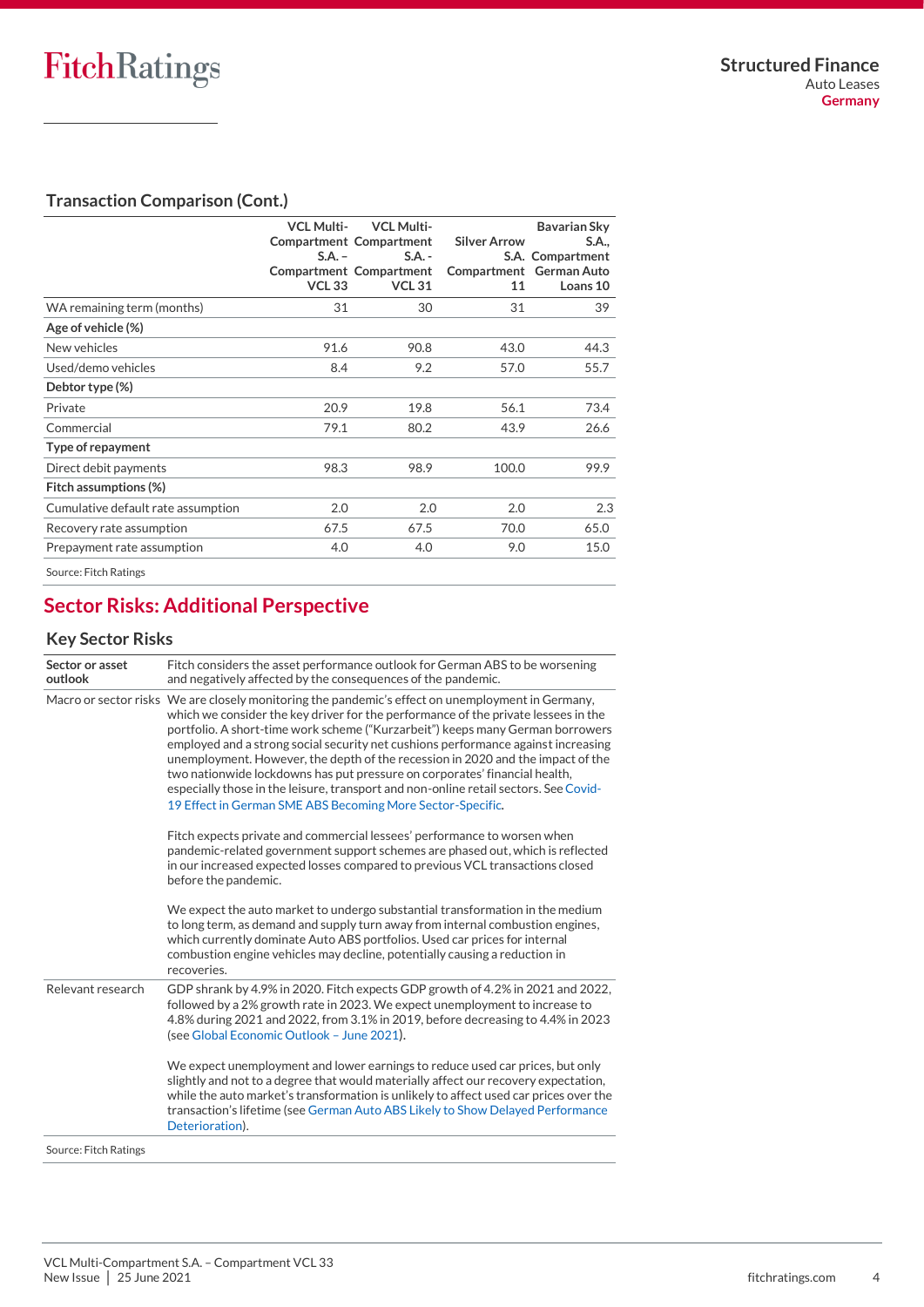# <span id="page-4-0"></span>**Asset Analysis**

The key asset eligibility criteria, summarised in the following table, are unchanged from the previous Fitch-rated predecessor deal, VCL31.

#### **Key Asset Eligibility Criteria**

| <b>Description</b>                                                                                                                  |
|-------------------------------------------------------------------------------------------------------------------------------------|
| Lease contracts are denominated in euros, monthly payment.                                                                          |
| Lease contracts are legally valid, binding agreements and governed by German law.                                                   |
| More than 95% of leased vehicles are VW, Audi, SEAT, Skoda or VW Nutzfahrzeuge vehicles                                             |
| No insolvency proceedings have been initiated against the lessee at closing.                                                        |
| Leased vehicles are situated in Germany, which is assumed to be fulfilled if the lessee is resident in<br>Germany.                  |
| Receivables are free from rights of third parties and of defences and set-off claims of lessees.                                    |
| No terminations have occurred or are pending.                                                                                       |
| No lease receivable was overdue as of the cut-off date, with lessees on coronavirus-related payment<br>holidays considered overdue. |
| None of the lease receivables was subject to a statutory or voluntary coronavirus-related forbearance<br>measure.                   |
| On the cut-off date, at least two lease instalments have been paid in respect of each of the lease<br>contracts.                    |
| esse contracts require substantially equal monthly payments to be made within 12-60 months from                                     |

cts require substantially equal monthly payments to be made within 12-60 months from origination.

The total amount of lease receivables attributable to any single lessee will not exceed 0.5% of aggregate discounted receivables balance at the cut-off date.

Source: Fitch Ratings, VCL Multi-Compartment S.A. – Compartment VCL 33

#### **Portfolio Summary**

The lease contracts finance vehicles manufactured by the Volkswagen Group, including VW, Audi, SEAT, Skoda and VW Nutzfahrzeuge vehicles, as well as a smaller portion of cars produced by other brands. The portfolio's characteristics as of end-May 2021 are shown in the [Transaction](#page-2-1)  [Comparison](#page-2-1) section. Portfolio concentrations are shown in the margin on this page.

The portfolio characteristics are comparable to Fitch-rated predecessor transactions' portfolio characteristics at closing. The VCL33 portfolio is well diversified in terms of single obligors, geographical distribution and industry sectors of the lessees, according to VWL's classifications.

#### <span id="page-4-1"></span>**Portfolio Credit Analysis**

#### *Loss Risk*

As VWL neither provides default nor recovery vintage data, Fitch used the available information in reverse order, compared to its standard approach.

- Firstly, a base-case loss rate was set, based on VWL's total leasing book loss data.
- Secondly, a base-case recovery rate was set, based on data from previous VCL transactions and the experience of the servicer's collection department.
- Thirdly, a lifetime default rate was implicitly derived from the set lifetime loss and recovery rates.

Loss data from VWL reflect write-offs according to the originator's accounting policy. These data are consistent with the loss definition in the transaction, on which the amortisation type triggers are based. Recovery collections that are received after the lease has been written off belong to VWL, according to the transaction documentation.

The loss rate data for historical originations of VWL are shown below.

#### **Portfolio Concentrations**

|                                                                                                       | % of total (by<br>volume) |
|-------------------------------------------------------------------------------------------------------|---------------------------|
| Largest 20 customers (% of<br>outstanding discounted<br>balance)                                      | 1.41                      |
| Largest regional concentration<br>(North Rhine-Westphalia, % of<br>outstanding discounted<br>balance) | 22.8                      |
| Largest industry<br>concentration (public sector,<br>% of outstanding discounted<br>balance)          | 19.7                      |
| Closed-end contracts (% of<br>outstanding balance) <sup>1</sup>                                       | 99.8                      |
| Electric vehicle share (% of<br>outstanding discounted<br>balance)                                    | 46                        |
| Source: Fitch Ratings, VCL Multi-Compartment<br>S.A. - Compartment VCL 33                             |                           |

<sup>1</sup> Upon return of the car, the residual value risk is borne by the dealer (or VWL).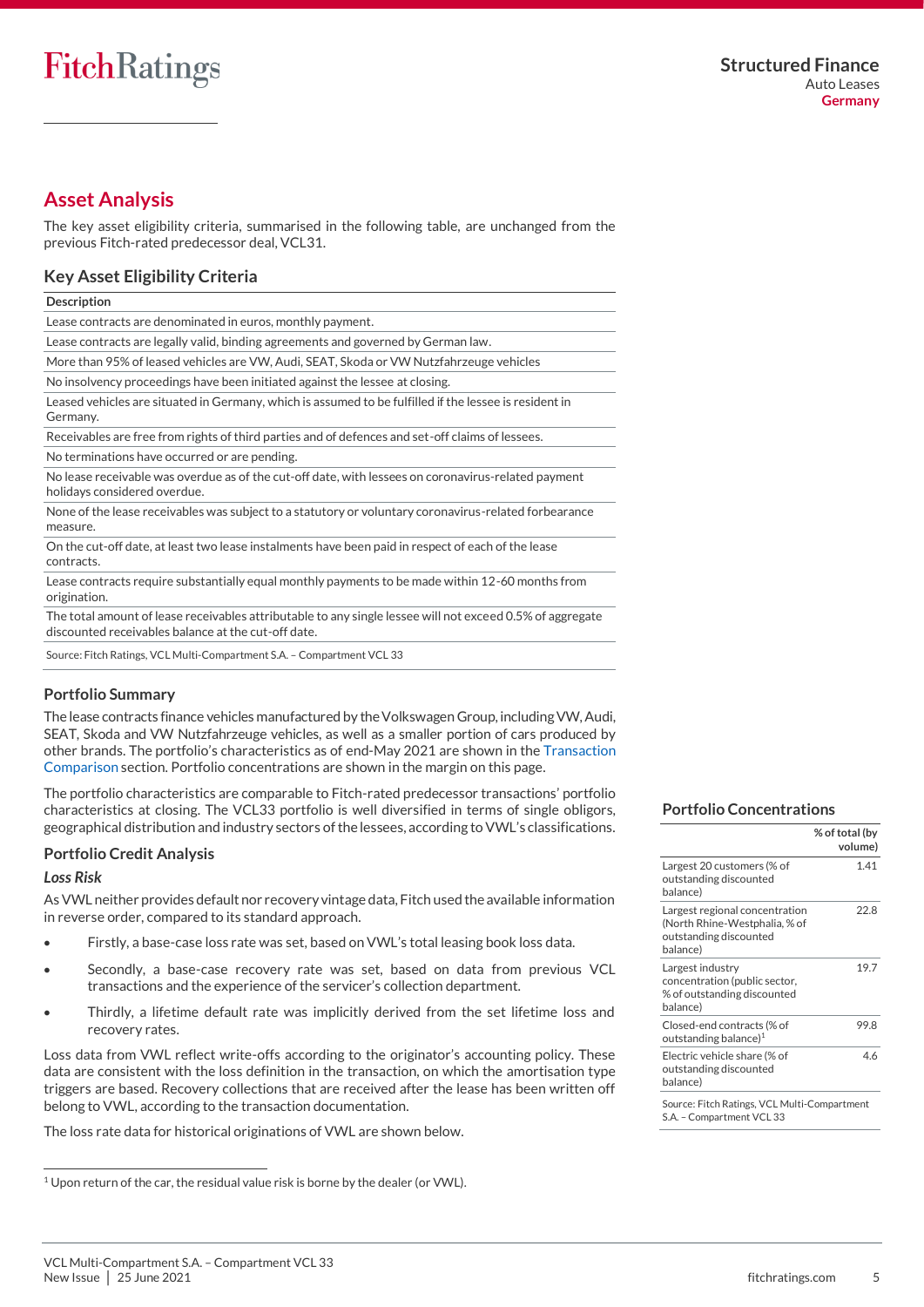

### **VWL's Yearly Loss Vintages**



Note: 2020 originations are not in the chart as the number of observations is not yet sufficient to create an annualized curve

Source: Fitch Ratings, VW Leasing GmbH

Fitch assumed a total portfolio base-case loss rate of 0.65%.

Vintages originated after 2008 show lower loss rates than older vintages. In Fitch's view, the better performance of recent vintages reflects improvements in VWL's origination standards, in addition to the favourable economic environment in Germany in recent years.

This assumption is unchanged from the previous Fitch-rated VCL transaction, VCL31, in November 2020. Fitch has updated its forecasts on GDP growth and unemployment, incorporating the steadily evolving dynamics of the pandemic. Overall, we consider the expected economic environment to be comparable to our forecasts in November 2020, as summarised in the two charts in the margin, which show our expectations for growth trajectories and unemployment rates at different points in time.

#### *Defaults and Recovery Rates*

Fitch has not been provided with recovery information on VWL's total book. We derived our recovery assumption from default and loss information contained in previous VCL transactions' investor reporting. Fitch has applied a recovery rate base case assumption of 67.5%, unchanged from VCL31, which reflects our expectation that used car prices will not be significantly affected by the pandemic.

Combining our loss and recovery rate expectations results in a default base-case assumption of 2.0%, which Fitch views as comparable to peer transactions.

### **Performance Expectations (%)**

|                       | Default rate expectation Recovery rate expectation Loss rate expectation |      |
|-----------------------|--------------------------------------------------------------------------|------|
| Base case             | 67.5                                                                     | 0.65 |
| Source: Fitch Ratings |                                                                          |      |

Fitch applied a lower-to-median multiple to the 2.0% default rate expectation (4.75x for 'AAA', 3.8x for 'AA'). The default multiple reflects that our base-case assumption now includes a degree of stress and Fitch's through-the-cycle rating approach and is therefore lower than for prepandemic VCL transactions at their respective closing dates.

To derive the recovery haircut, we considered the level of base-case recoveries, the secured nature of the assets and VWL's robust recovery processes as key determining factors. Fitch derived a lower-to-median recovery haircut ('AAA': 45%; 'AA': 36%).

### **Stressed Assumptions (%)**

|                       | <b>Rating Default Rate</b> | <b>Rating Recovery Rate</b> | <b>Rating Loss Rate</b> |
|-----------------------|----------------------------|-----------------------------|-------------------------|
| AAA                   | 9.5                        | 37.1                        | 6.O                     |
| AA                    | 7.6                        | 43.2                        |                         |
| Source: Fitch Ratings |                            |                             |                         |





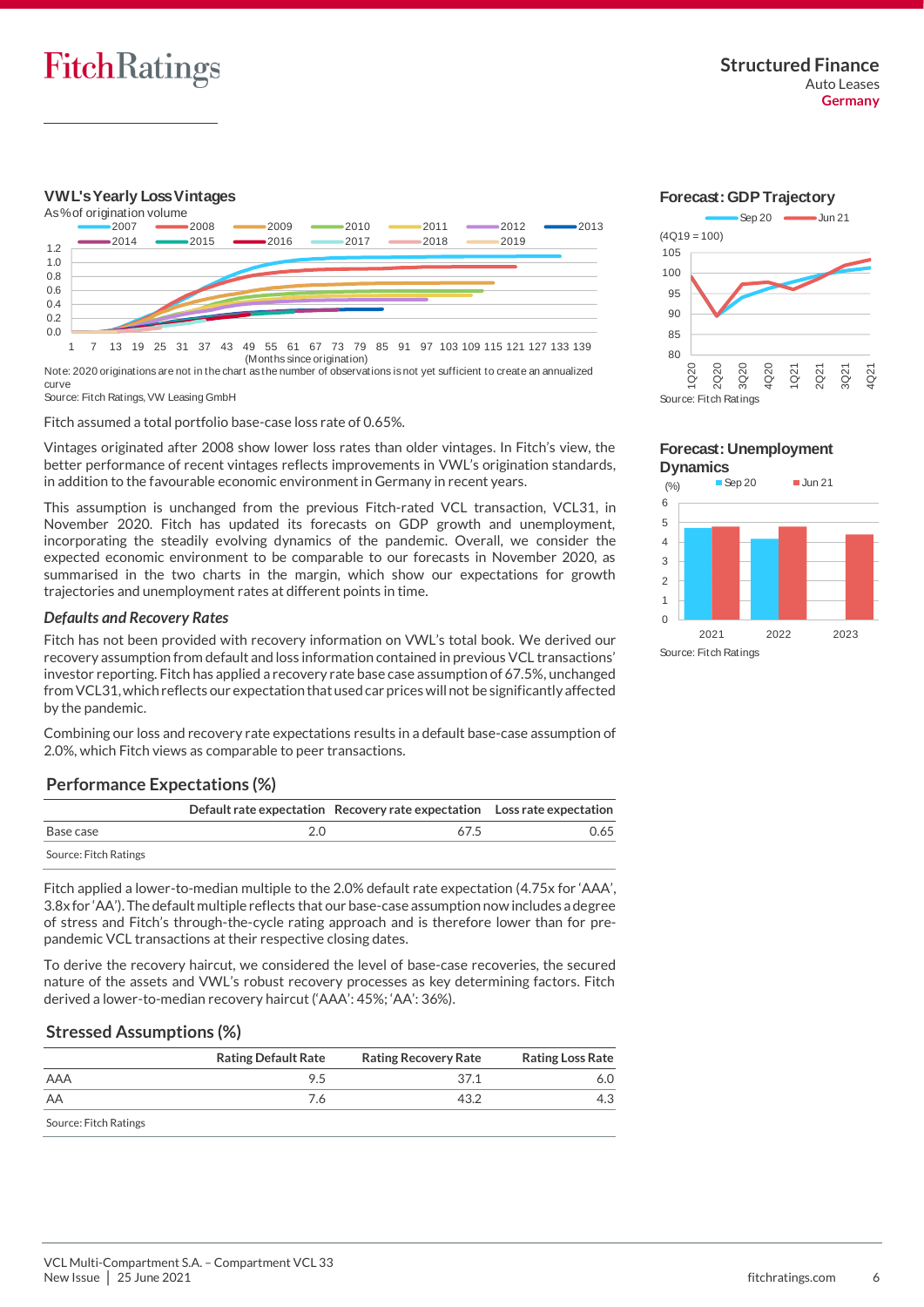#### **Prepayment Risk**

Fitch derived its base-case prepayment assumption using data from previous VCL transactions as the originator has not provided us with overall book data on prepayments.

Prepayments in earlier VCL transactions hardly exceed an annualised rate of 4%, which is the figure Fitch assumed as its base-case assumption for VCL33. This was then stressed to test the impact of high and low prepayments in the respective rating scenarios. For example, the base case was multiplied by 1.5x in the 'AAA' scenario. Due to the very low historically observed prepayments, Fitch applied 0% CPR in the low prepayment scenario across all rating levels.

The lease contracts do not contain provisions that allow customers to prepay a contract so prepayments are at the discretion of VWL. If a prepayment is granted, customers are generally obliged to settle the outstanding instalments, comprising both principal and interest, in full. VWL may, however, waive part of the repayment amount out of courtesy to the customer. In such cases, VWL would need to indemnify the issuer for any associated reduction in the principal balance. Consequently, we do not apply prepayment losses in our cash flow modelling.

# <span id="page-6-0"></span>**Cash Flow Analysis**

Fitch used its proprietary cash flow model to test whether the available cash flows were sufficient to enable timely payment of interest and ultimate payment of principal on the notes in various stress scenarios.

Defaults were allocated using the default timings, determined based on the portfolio's WAL and Fitch's assumed base-case prepayment rate, as outlined in our *Consumer ABS Rating Criteria*. The recovery timing was derived from lease-by-lease default and loss data from previous VCL transactions. We assumed that a vehicle is typically sold within six months of default and distributed the recoveries over a six-month period.

The portfolio amortisation was modelled based on the preliminary pool data provided to Fitch. Defaults, recoveries and prepayments were applied as per the stressed assumptions. Interest income was generated on non-delinquent receivables at a rate equal to the discount rate less the buffer release rate. Available cash was distributed in line with the transaction's waterfall.

Fitch tested the transaction's sensitivity to different default distributions (front-loaded, evenly distributed and back-loaded), combined with high or low prepayments as well as rising, decreasing or stable (i.e., persistently negative at the current spot rate) interest rates.

The transaction is particularly sensitive to the length of the pro rata period, which is determined by the amortisation profile and assumed prepayments, the lifetime loss and the loss timing assumptions. In Fitch's view, the potential effect of later defaults and recovery collections can be proxied by the notes' rating sensitivity to the write-off timing assumption (see [Rating](#page-7-0)  [Sensitivity\)](#page-7-0).

A high prepayment scenario leads to target OCs being reached sooner and therefore an earlier pro rata allocation towards the class B notes and the unrated sub-loan. However, assuming back-loaded losses, a forced sequential note amortisation occurs later even in a stressed scenario.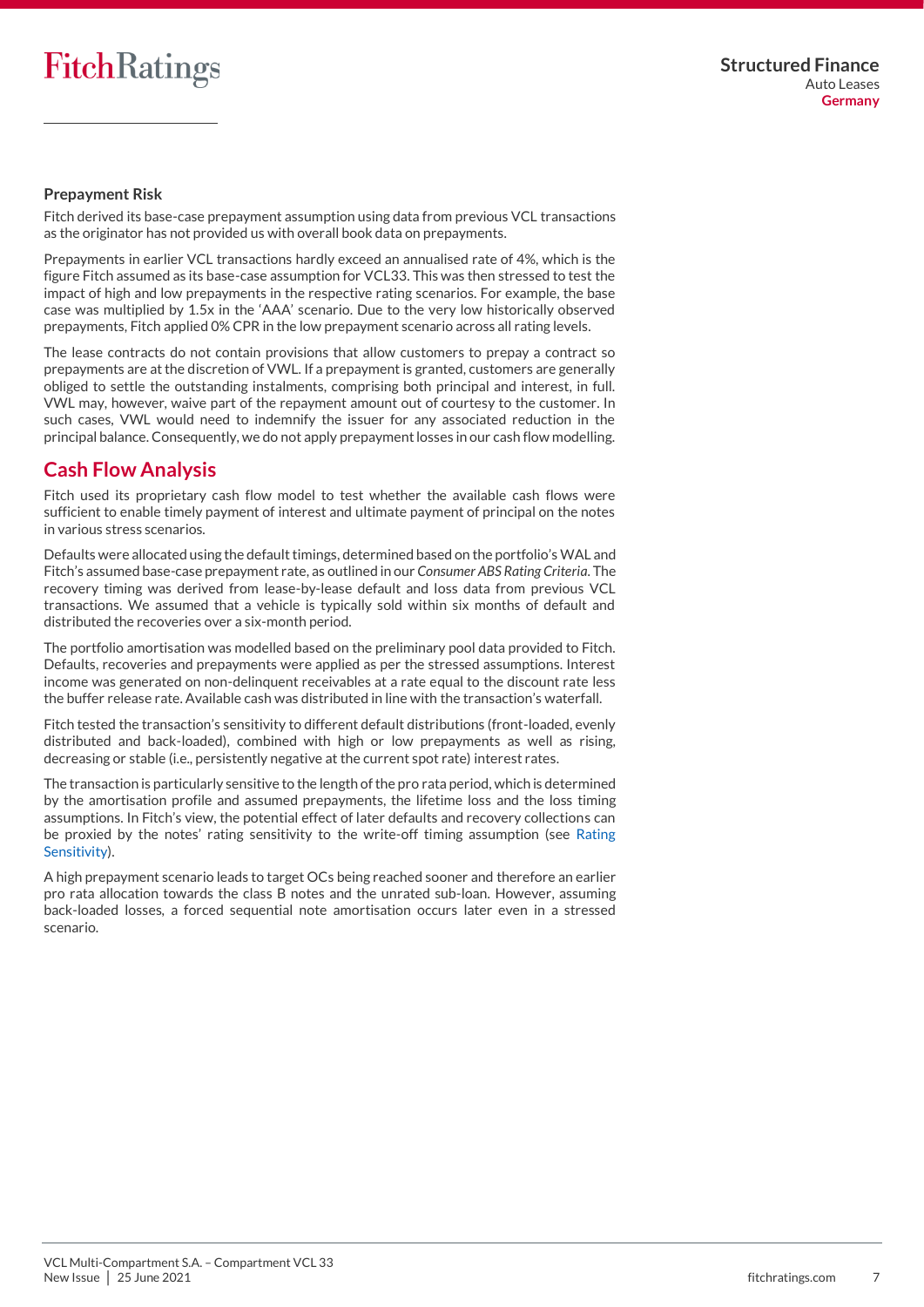# <span id="page-7-0"></span>**Rating Sensitivity**

#### **Rating Sensitivity**

|                                                                | Class A | Class B      |
|----------------------------------------------------------------|---------|--------------|
| Original Rating                                                | AAAsf   | AAsf         |
| Increase default base by 10%                                   | AAAsf   | $AA$ -sf     |
| Increase default base by 25%                                   | $AA+sf$ | $A + sf$     |
| Increase default base by 50%                                   | AAsf    | Asf          |
| Decrease recovery rate by 10%                                  | AAAsf   | AAsf         |
| Decrease recovery rate by 25%                                  | $AA+sf$ | $AA$ -sf     |
| Decrease recovery rate by 50%                                  | $AA+sf$ | Asf          |
| Default rate increase by 10%,<br>recovery rate decrease of 10% | $AA+sf$ | $AA$ -sf     |
| Default rate increase by 25%.<br>recovery rate decrease of 25% | AAsf    | Asf          |
| Default rate increase by 50%.<br>recovery rate decrease of 50% | Asf     | <b>BBBsf</b> |
| Source: Fitch Ratings                                          |         |              |

**Rating Sensitivities – Upgrade:** Lower-than-expected frequency of defaults or increases in recovery rates could produce lower losses than the base case and could result in positive rating action on the class B notes. For example, a simultaneous decrease of the default base case by 10% and increase of the recovery base case by 10%, all else equal, would lead to an upgrade of the notes to 'AA+sf'.

The *Rating Sensitivity* section provides insight into the model-implied sensitivities the transaction faces when one assumption is stressed, while holding others equal. The modelling process uses the estimation and stress of these variables to reflect asset performance in a stressed environment. The results below should only be considered as one potential outcome, as the transaction is exposed to multiple dynamic risk factors. It should not be used as an indicator of possible future performance.



# <span id="page-7-1"></span>**Transaction Structure**

#### **Structure Diagram**



Source: Fitch Ratings, VCL Multi-Compartment S.A. – Compartment VCL 33

#### **Issuer and True Sale**

VCL Multi-Compartment S.A. is a Luxembourg-based securitisation company subject to Luxembourg securitisation law.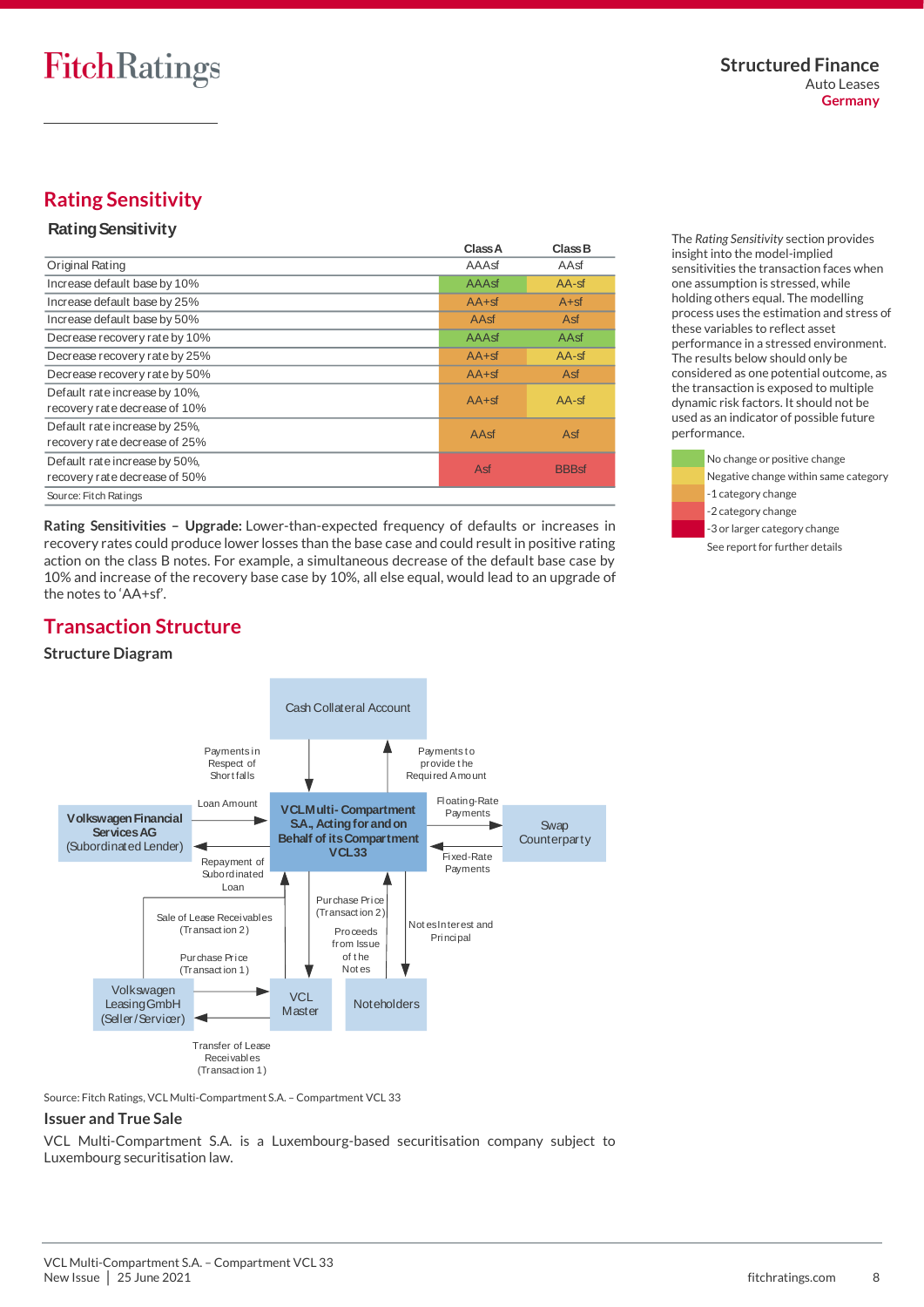VCL Master S.A. Compartment 1 (VCL Master) – another Luxembourg-based securitisation company intended to function as a warehousing vehicle – originally acquired certain lease receivables related to selected lease contracts from the seller.

At closing, the issuer purchased certain receivables from VWL (transaction one), selling on the authority granted by VCL Master (transaction two). The receivables are the finance portion, which amortises the purchase price of the vehicle to its agreed residual value. The residual value component itself is not refinanced via VCL33. Certain other receivables are excluded, for example, payments for contractually agreed maintenance services.

The VAT portion of any payments due from the lessee was excluded from the pool and retained by VWL to be advanced to the tax authorities. To secure the performance of the lease receivables, the security title to the leased vehicles was forwarded to VCL33. In case of a lessee's default, the issuer will be entitled to the proportion of recovery proceeds equivalent to its funding share in the sum of outstanding lease receivables and the residual value.

#### **Capital Structure and Credit Enhancement**

The issuer's assets and liabilities at closing are summarised in the table below.

#### **Balance Sheet**

| Assets                        | Amount<br>(EURm) | % of total pool | balance Liabilities | Amount<br>(EURm) | % of total pool<br>balance |
|-------------------------------|------------------|-----------------|---------------------|------------------|----------------------------|
| Receivables                   | 1.000.0          |                 | 100.0 Class A       | 941.0            | 94.1                       |
| Cash reserve                  | 12.0             |                 | 1.2 Class B         | 21.5             | 2.15                       |
|                               |                  |                 | Subordinated loan   | 33.0             | 3.3                        |
|                               |                  |                 | PPD cash reserve    | 12.0             | 1.2                        |
|                               |                  |                 | PPD OC              | 4.5              | 0.45                       |
| <b>Sum</b>                    | 1.012.0          | 101.2           |                     | 1,012.0          | 101.2                      |
| DDD, Dunskaan water dieserrak |                  |                 |                     |                  |                            |

PPD: Purchase price discount

Source: Fitch Ratings, VCL Multi-Compartment S.A. – Compartment VCL 33

The issuance consists of the class A and B notes as well as a subordinated loan. Credit enhancement is provided by OC and the amortising cash reserve. The initial size of the reserve is 1.2%. Amounts in excess of the 1.0% floor may flow back firstly to the subordinated lender and secondly to the seller outside the waterfall depending on portfolio performance.

All securitised receivables were discounted with a single discount rate of 5.7016%. The following components have been considered when determining the discount rate.

#### **Discount Rate Calculation**

|                                                                                                                                                                                                                                                                                                                                        | $(\%)$ |
|----------------------------------------------------------------------------------------------------------------------------------------------------------------------------------------------------------------------------------------------------------------------------------------------------------------------------------------|--------|
| Weighted average swap rate (including sub-loan)                                                                                                                                                                                                                                                                                        | 0.20   |
| Servicing fee                                                                                                                                                                                                                                                                                                                          | 1.00   |
| Senior expenses                                                                                                                                                                                                                                                                                                                        | 0.03   |
| Subtotal                                                                                                                                                                                                                                                                                                                               | 1.23   |
| Buffer release rate                                                                                                                                                                                                                                                                                                                    | 4.47   |
| <b>Total</b>                                                                                                                                                                                                                                                                                                                           | 5.7016 |
| $\mathbb{R}^{n+1}$ $\mathbb{R}^{n+1}$ $\mathbb{R}^{n}$ $\mathbb{R}^{n}$ $\mathbb{R}^{n}$ $\mathbb{R}^{n}$ $\mathbb{R}^{n}$ $\mathbb{R}^{n}$ $\mathbb{R}^{n}$ $\mathbb{R}^{n}$ $\mathbb{R}^{n}$ $\mathbb{R}^{n}$ $\mathbb{R}^{n}$ $\mathbb{R}^{n}$ $\mathbb{R}^{n}$ $\mathbb{R}^{n}$ $\mathbb{R}^{n}$ $\mathbb{R}^{n}$<br>$\sim$ $\sim$ |        |

Source: Fitch Ratings, VCL Multi-Compartment S.A. – Compartment VCL 33

As the buffer release rate will be directly released to the seller, the issuer benefits from a discount rate of 1.23% only. Should VWL become insolvent, the buffer release amounts would become available to the issuer.

Fitch does not consider the buffer release rate as potential excess spread available for note redemption. This is because, in Fitch's view, structural elements that are relied upon in order to pay timely interest and ultimate principal on the notes cannot be conditional on the occurrence of events like a seller/servicer default.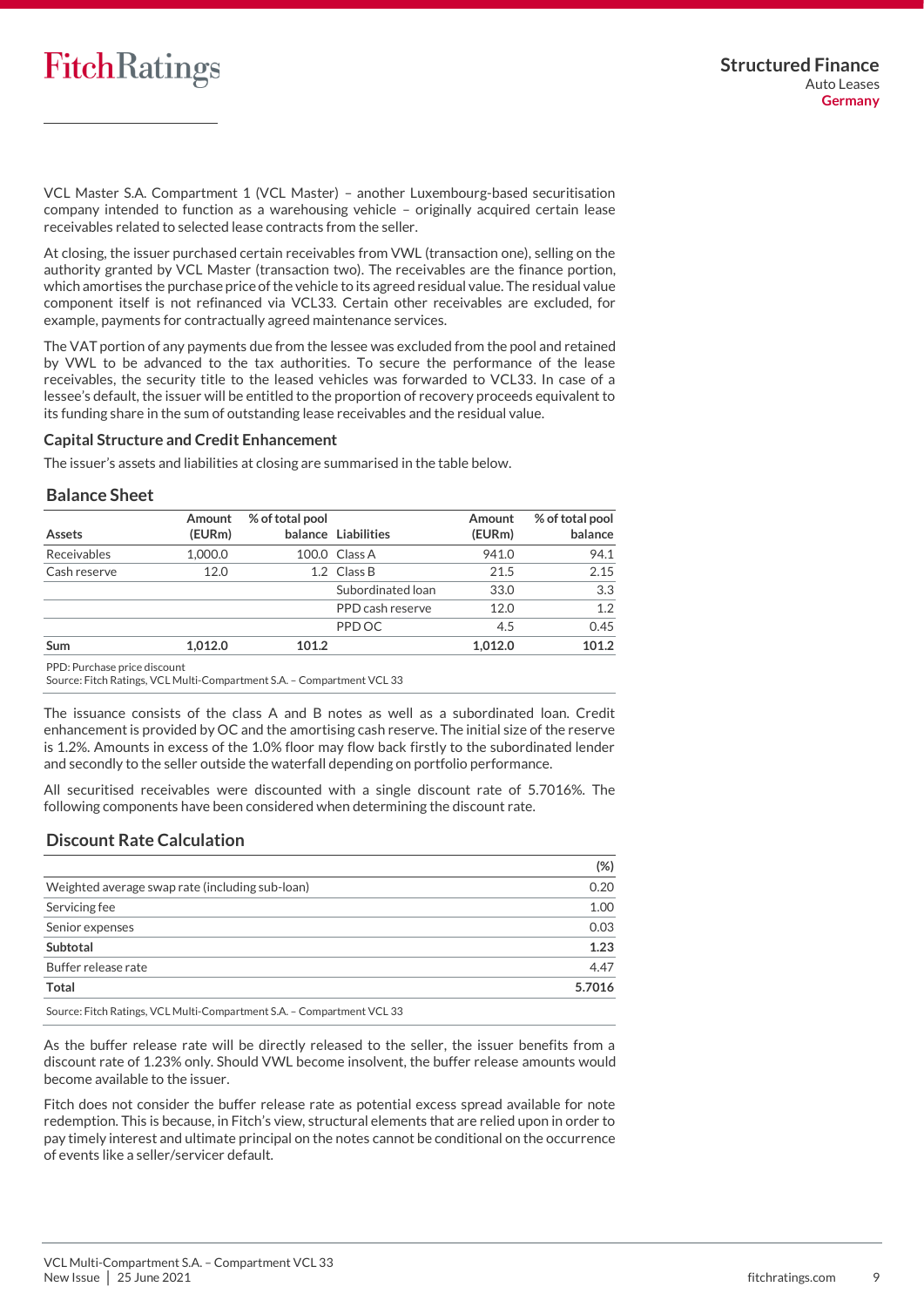#### **Reserve Fund**

An amortising cash reserve, which amounts to 1.2% of the discounted receivables' balance, was funded through a purchase price discount (PPD). It is available to cover senior expenses, swap payments and notes' interest and is subject to a floor, amounting to 1% of the receivables' balance at closing or the outstanding balance of class A and B notes, if lower.

Available funds will top up the reserve fund each period to its target amount. As long as the cumulative net loss trigger is not breached, excess release amounts from the reserve are paid back to the subordinated lender and the seller outside the waterfall. The floor amount can be used for note redemption upon the earlier of the legal final maturity date or the discounted lease balance reaching zero.

There is a further cash reserve, the VWL risk reserve, to cover seller-related risks, in particular tax-related risks mentioned under tax risk. The VWL risk reserve amounts to 1.1% of the discounted receivables' balance at closing.

#### **Euribor Fall-back Provisions**

#### *Assets*

The portfolio is not exposed to Euribor discontinuation because it only consists of fixed-rate leases.

#### *Rated Notes*

VCL33's servicer will use any (i) officially designated substitute rate, (ii) industry-wide solution, or (iii) generally accepted market practice as substitute for Euribor. If options (i)-(iii) are not available, the servicer will use the overnight index swap. If this is not available either, €STR will be the substitute rate. The servicer will also adjust the spread over the substitute reference rate. Any designated Euribor substitute applies to both the rated notes' reference rate and floating interest rate received on the swap.

#### *Hedges*

The issuer entered into two swaps to hedge against the fixed-floating interest rate mismatch. While it will receive fixed instalments, its obligations under the notes will be linked to onemonth Euribor, the latter being determined in accordance with the provisions in the transaction documents described in *Rated Notes* above.

The first swap covers the interest due on the class A notes and the second swap covers interest payments due on the class B notes, both inclusive of the spreads over the reference rate, in exchange for a fixed rate. The floating amounts are subject to a floor of zero. Both swaps are linked to the outstanding balance of the respective notes.

#### **Priority of Payments**

The transaction has a combined waterfall for all collections on outstanding receivables. The amount available to be distributed contains the following positions:

### **Amount Available for Distribution**

|        | Collections received by the servicer.                                                                                                 |
|--------|---------------------------------------------------------------------------------------------------------------------------------------|
|        | Share of realisation proceeds from vehicles belonging to the issuer.                                                                  |
|        | Amounts from the general cash reserve.                                                                                                |
|        | Net swap receipts.                                                                                                                    |
| $^{+}$ | Investment earnings from the distribution account.                                                                                    |
|        | Amounts from the VWL risk reserve in case of failure by VWL to pay any secured<br>obligations or in case of a German trade tax event. |
|        | Less the buffer release amount (provided no insolvency event with respect to VWL has<br>occurred).                                    |

Source: Fitch Ratings, VCL Multi-Compartment S.A. – Compartment VCL 33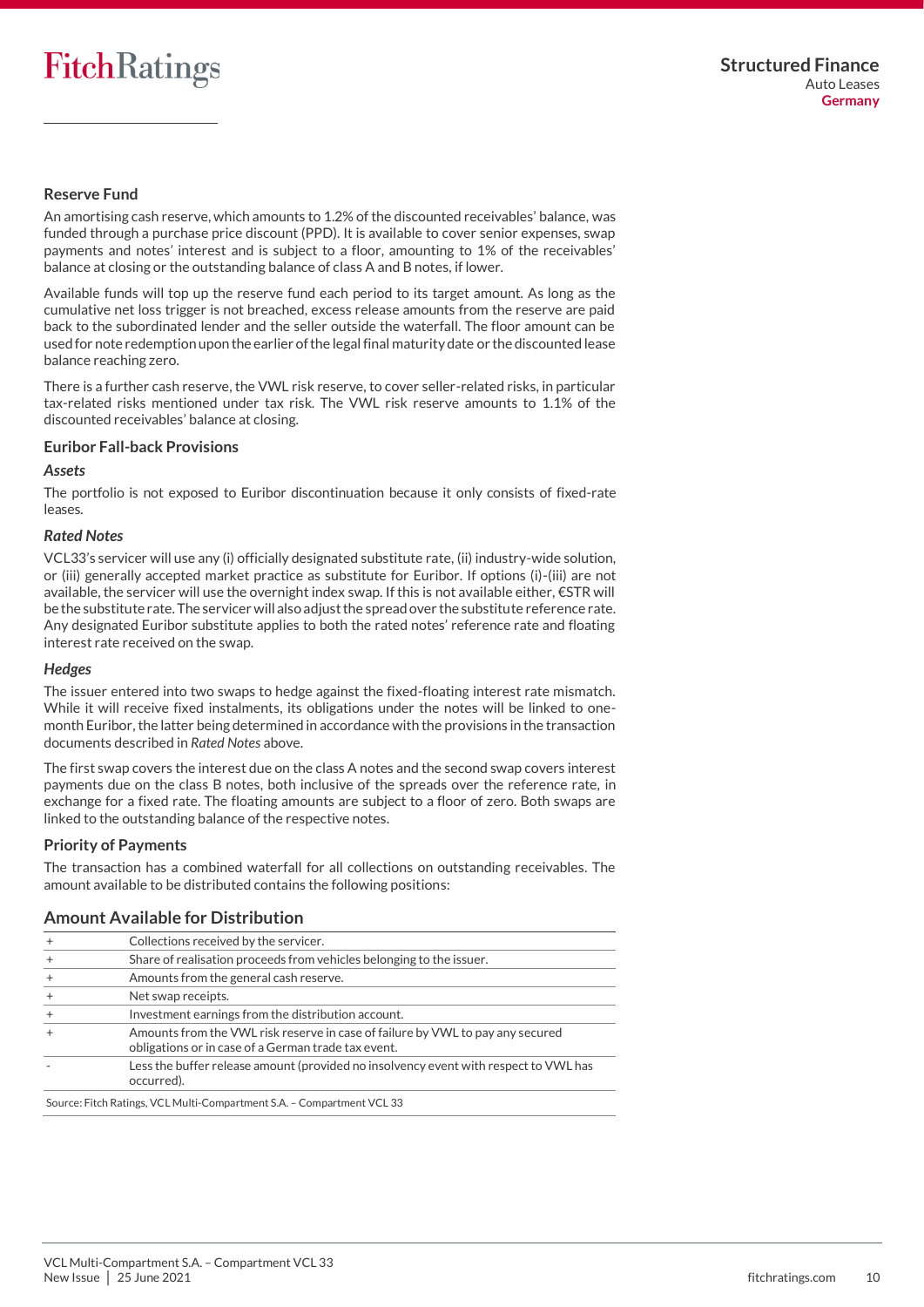### **Transaction Waterfall**

| $1 - 5$ | Taxes, senior expenses and net swap payments other than in case of a swap counterparty<br>default.                  |
|---------|---------------------------------------------------------------------------------------------------------------------|
| 6       | Interest class A.                                                                                                   |
|         | Interest class B.                                                                                                   |
| 8       | General cash reserve up to its required balance.                                                                    |
| 9       | In case of an increase in German trade tax, to the VWL risk reserve the increased trade tax<br>risk reserve amount. |
| 10      | Class A principal until class A is at its target size (i.e. target OC class A).                                     |
| 11      | Class B principal until class B is at its target size (i.e. target OC class B).                                     |
| 12      | Any subordinated expenses, if not already covered by one of the senior items.                                       |
| 13      | Interest on the sub-loan.                                                                                           |
| 14      | Redemption of the sub-loan until reduced to zero.                                                                   |
| 15      | Remainder to VWL as a final success fee.                                                                            |
|         | Source: Fitch Ratings, VCL Multi-Compartment S.A. - Compartment VCL 33                                              |

#### **Performance Triggers and Note Amortisation**

The notes' targeted balance is set to meet a required OC amount, defined as the excess of the assets (excluding write-offs) over respective liabilities, i.e. the class A and B notes.

Incoming funds will first be used to redeem class A notes until their target OC is achieved. At this point, incoming funds will also amortise class B notes, building up their target OC, while the target OC for class A notes is maintained. As soon as the asset balance has amortised to 10% of the initial balance or upon the occurrence of a servicer replacement event, note amortisation will again be strictly sequential.

Additionally, should a performance trigger recording loss be breached, target OCs will rise, meaning amortisation will again be sequential until the increased target OC is reached. Finally, should losses exceed 1.6% of the initial balance, the notes' amortisation would also become strictly sequential.

Required OC levels are as follows and are unchanged from previous transactions.

#### **Credit Enhancement Increases Conditions**

| Class A $(%)$ | Class $B(\%)$ |
|---------------|---------------|
| 6.0           |               |
| 12.25         | 7.50          |
| 14.0          | 8.25          |
| 100           | 100           |
|               |               |

Source: Fitch Ratings, VCL Multi-Compartment S.A. – Compartment VCL 33

A level 1 trigger is hit if the cumulative losses exceed the following thresholds:

- Prior to (and including) the payment date falling in September 2022: 0.50%; and
- after the payment date falling in October 2022 until the payment date in June 2023: 1.15%.

A level 2 trigger is hit if cumulative losses exceed 1.6% at any payment date.

Please refer to the *Cash Flow Modelling* section for more details on the increased sensitivity of the pro-rata structure towards certain modelling assumptions.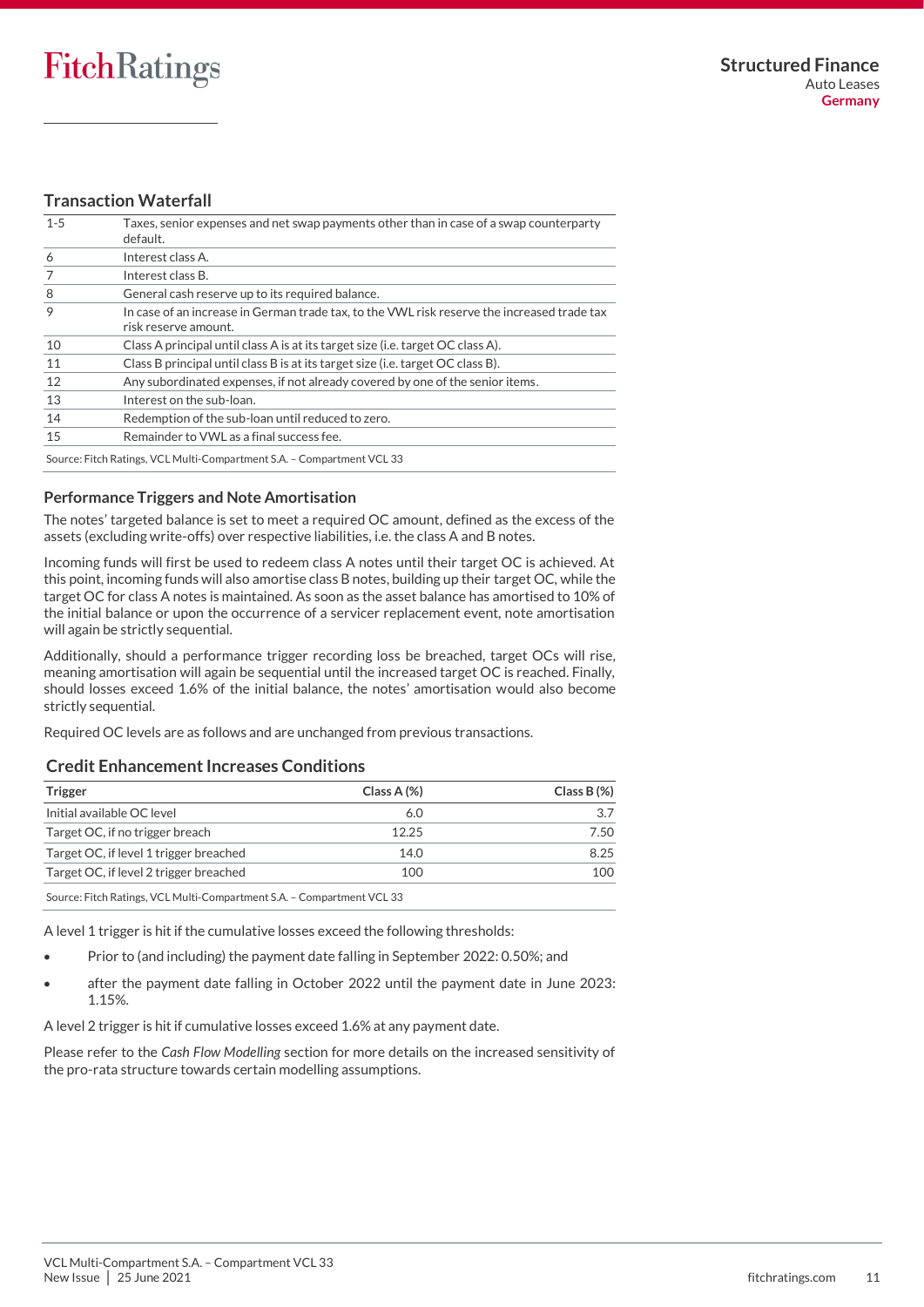#### **Disclaimer**

Fitch relies in its credit analysis on legal and/or tax opinions provided by transaction counsel for the avoidance of doubt. Fitch has always made clear that it does not provide legal and/or tax advice or confirm that the legal and/or tax opinions, or any other transaction documents, or any transaction structures, are sufficient for any purpose. The disclaimer at the foot of this report makes it clear that this report does not constitute legal, tax and/or structuring advice from Fitch, and should not be used or interpreted as legal, tax and/or structuring advice from Fitch. Should readers of this report need legal, tax and/or structuring advice, they are urged to contact relevant advisers in the relevant jurisdictions.

## <span id="page-11-0"></span>**Counterparty Risk**

Fitch assesses the counterparty risk under its *Structured Finance and Covered Bonds Counterparty Rating Criteria* to be in line with the ratings assigned based on the documentation provisions and analytical adjustments described in the following table.

#### **Counterparty Risk Exposures**

| Counterparty role/risk | Counterparty                                                  | Relevant rating under<br>criteria                                                                                                                                                                                       | Minimum ratings and<br>remedial actions                                                                                                                                                                                          | Adjustment to analysis if minimum ratings and<br>remedial actions not in line with criteria                                                                                                                                                                                               |
|------------------------|---------------------------------------------------------------|-------------------------------------------------------------------------------------------------------------------------------------------------------------------------------------------------------------------------|----------------------------------------------------------------------------------------------------------------------------------------------------------------------------------------------------------------------------------|-------------------------------------------------------------------------------------------------------------------------------------------------------------------------------------------------------------------------------------------------------------------------------------------|
| Issuer account bank    | <b>Bank of New York</b><br>Mellon, Frankfurt<br><b>Branch</b> | Long-Term deposit rating<br>or Issuer Default Rating<br>(IDR)/<br>Short-Term deposit rating<br>or IDR                                                                                                                   | Minimum IDR or deposit<br>rating of 'A' or 'F1'; i)<br>replacement or ii) guarantee<br>within 30 calendar days of<br>downgrade below minimum<br>ratings or iii) any other<br>measure to restore/maintain<br>rating of the notes. | Minimum ratings and remedial actions i) and ii)<br>in line with criteria. Fitch notes that option (iii)<br>is not in line with its counterparty criteria and<br>could lead to a prolonged process as regards<br>remedial actions if option (iii) is favoured over<br>options (i) or (ii). |
| Swap provider          | Skandinaviska<br>Enskilda Banken<br>AB (publ)                 | Derivative counterparty<br>rating (DCR): long-term<br>rating; Short-Term IDR:<br>short-term rating. (Note:<br>Fitch does not issue short-<br>term DCRs, so the relevant<br>short-term rating is the<br>Short-Term IDR.) | of $FT$ :<br>or minimum DCR of 'BBB-' or<br>Short-Term IDR of 'F3' with<br>collateral posting required<br>within 14 calendar days and<br>replacement or guarantee<br>within 30 days of downgrade<br>below both minimum ratings.  | DCR of 'A' or Short-Term IDR Minimum ratings and remedial actions in line<br>with criteria.                                                                                                                                                                                               |
| Servicing continuity   | VW Leasing GmbH Not rated                                     |                                                                                                                                                                                                                         | There is no minimum rating<br>for the servicer.<br>Issuer is entitled to dismiss<br>the servicer and appoint a<br>new servicer.                                                                                                  | Servicer continuity risk has been assessed to be<br>reduced in accordance with Fitch's<br>counterparty criteria, because the reserve fund<br>would cover payment obligations long enough<br>to be able to find a replacement. See<br>Operational Risk and Appendix 1 for detail.          |

Source: Fitch Ratings, VCL Multi-Compartment S.A. – Compartment VCL 33

<span id="page-11-1"></span>**Operational Risk**

VWL acts as servicer for the transaction. Remedial actions regarding the servicer foresee the replacement of the servicer in the event of servicer disruption, which includes a breach of servicer obligations, insolvency of the servicer or non-payment by the servicer. No replacement servicer has been named. However, the transaction documents state that the issuer shall find a replacement servicer after no longer than three months.

Despite the intrinsic problems Fitch sees with the issuer being tasked to find a replacement servicer, we consider that the reserve fund would cover payment obligations long enough to be able to find a replacement and other parties in this transaction, especially the security trustee, would have an interest to lend support to act in the best interest of noteholders.

Fitch expects that the assets' standard nature will facilitate finding a new servicer as there are several potential candidates in the German leasing market that could take over the servicing of these assets.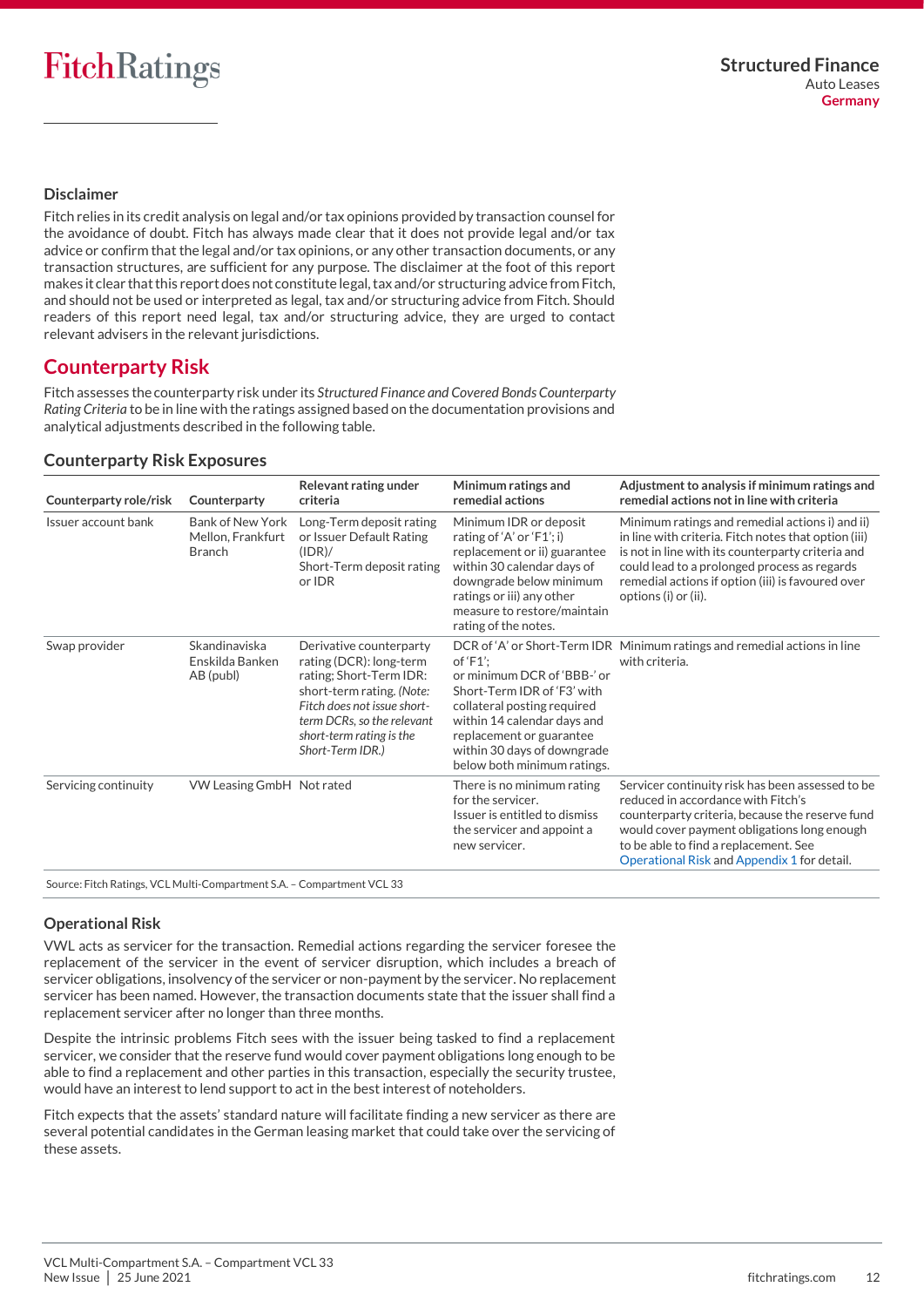#### <span id="page-12-1"></span>**Account Bank**

The issuer will hold its account with The Bank of New York Mellon, Frankfurt branch. Under the transaction documents, should the account bank's deposit rating be below the minimum required rating of 'A' or 'F1', it must find a suitably rated replacement within 30 calendar days.

The documented rating thresholds are in line with those outlined in our counterparty criteria for 'AAA' rated bonds, and the remedial actions are also in line with our criteria, except for the "other actions" option outlined above.

#### **Swap Counterparty**

The issuer entered into a swap agreement with Skandinaviska Enskilda Banken AB (publ) to hedge the mismatch between the fixed rate received from the loan contracts and the floatingrate amounts payable on the rated notes. Documented rating requirements for the swap provider and remedial actions are in line with our counterparty criteria.

#### **Commingling Risk**

Commingling risk is considered a secondary risk driver in this transaction in line with Fitch's *Structured Finance and Covered Bonds Counterparty Rating Criteria*.

The servicer is no longer entitled to commingle collected payments with its own funds if VW is no longer rated at least 'BBB' or 'F2' by Fitch or the profit and loss sharing agreement between VW and VWFS or between VWFS and VWL is no longer in place. In this case, VWL has to advance expected collections including 5% prepayments for the following monthly period to the issuer's collection account.

Fitch considers the provisions to sufficiently cover commingling risk.

#### <span id="page-12-0"></span>**Payment Interruption Risk**

Fitch tested the cash reserve coverage of the issuer's obligations under the swaps, the ongoing senior expenses and notes' interest. Based on our calculations, the available cash reserve is sufficient to initially maintain these payments for 10 months. Fitch considers this horizon sufficient to cover a disruption in the collection process and to re-establish the same, even with a third party.

#### **Set-off Risk**

#### *Deposit Set-off Risk*

The originator is not a deposit-taking entity, only its legally separated sibling entity VW Bank GmbH is. As a result, there is no deposit-related set-off risk.

#### *Set-Off Risk with Regard to the Service Component, Extended Warranties and Insurance Products*

VWFS offers a range of insurance services and extended warranties as a complementary product for lease contracts, i.e. protection against unexpected repair needs after the maturity of the statutory two-year manufacturer guarantee. Neither the insurance nor the extended warranties or the service components of a lease are securitised.

#### **Tax Risk**

Based on its understanding of the applicable tax regimes, Fitch considers the risk of significant tax liabilities being imposed on the issuer to be limited.

Nevertheless, there are some remaining legal uncertainties with respect to potential trade tax (i.e. in case the tax authorities deem the special-purpose vehicle to be taxable in Germany) and secondary VAT liability (i.e. in case VWL defaults before it has forwarded the VAT portion to the authorities) that may be imposed on the issuer.

The seller will post and maintain a dedicated risk reserve (VWL risk reserve) equal to 1.1% of the initial discounted asset balance, which can be used to cover tax liabilities of the issuer and other seller-related risks. Fitch regards this reserve, together with the available CE, to be sufficient to address contingent tax liabilities.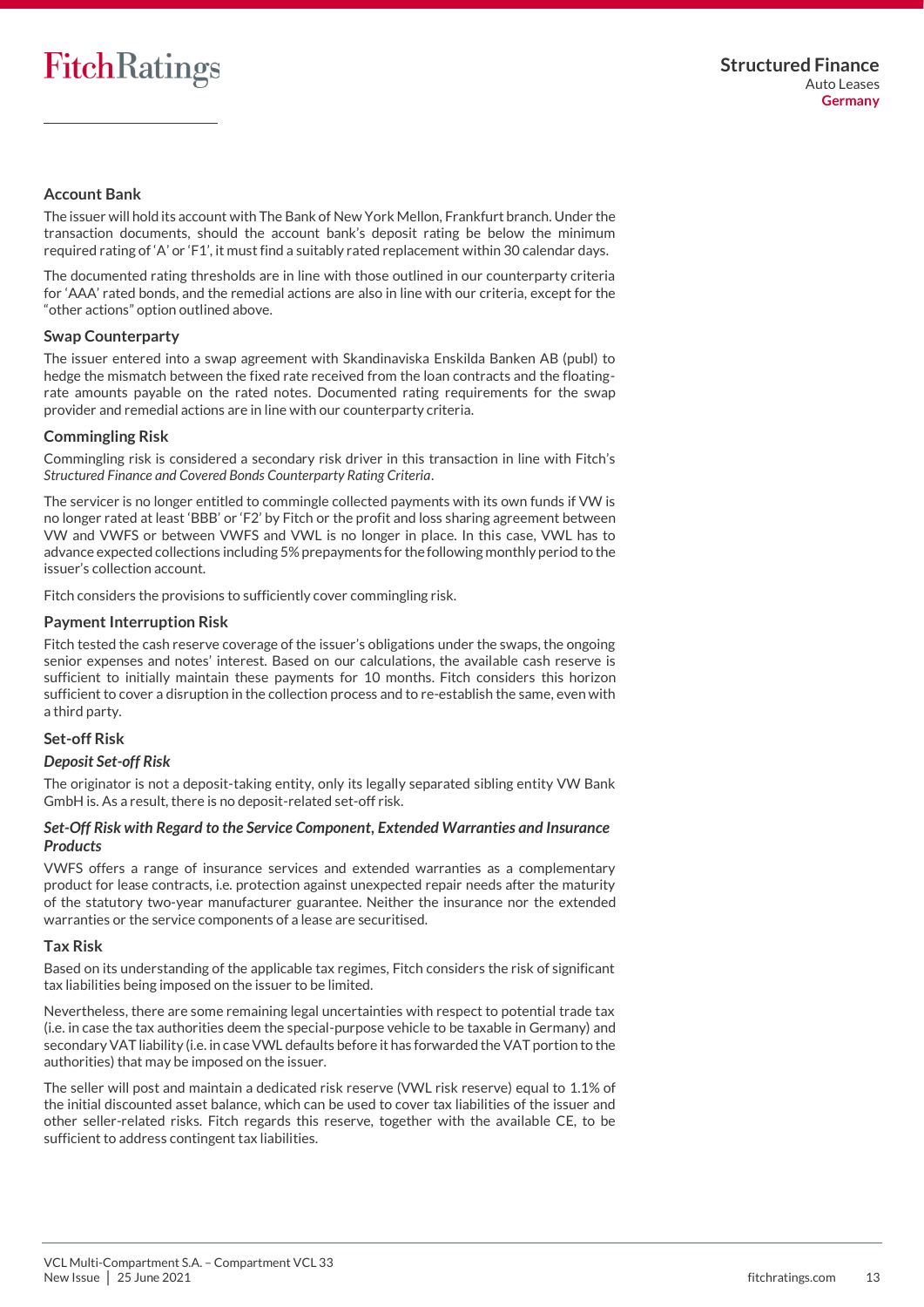# <span id="page-13-0"></span>**Criteria Application, Model and Data Adequacy**

#### **Criteria Application**

See page 2 for the list of Applicable Criteria.

Fitch applies the *Consumer ABS Rating Criteria* as its sector-specific criteria under the overarching framework provided by the *Global Structured Finance Rating Criteria*, which is the master criteria report for the sector. The remaining criteria listed under *Applicable Criteria* are cross-sector criteria that outline Fitch's approach to counterparty risk and interest rate change vulnerability that are relevant for the ratings.

Fitch has analysed the risk of borrower default – and has set its default, recovery and prepayment assumptions – in accordance with its *Consumer ABS Rating Criteria*. Counterparty risks were analysed based on *Structured Finance and Covered Bonds Counterparty Rating Criteria*.

#### **Models**

The asset assumptions outlined above were applied in Fitch's proprietary multi-asset cash flow model, with which the transaction's cash flows were modelled. Click on the link for the model or for the criteria for a description of the model.

#### [Multi-Asset Cash Flow Model](https://www.fitchratings.com/site/structuredfinance/emeacfm)

#### **Data Adequacy**

The following historical information was provided by VWL to support Fitch's analysis.

#### **Data Adequacy**

| Data                  | Time          | Period   | Frequency | Tvpe    |
|-----------------------|---------------|----------|-----------|---------|
| Losses                | Jan 07-Mar 21 | 14 years | Monthly   | Static  |
| Total book volume     | Dec 08-Mar 21 | 12 years | Monthly   | Dynamic |
| Delinguency           | Dec 08-Mar 21 | 12 years | Monthly   | Dynamic |
| Source: Fitch Ratings |               |          |           |         |

Additionally, Fitch received pool stratifications and an amortisation profile of the provisional pool as of end-May 2021.

Fitch received a third-party assessment on the asset portfolio information before closing. Fitch did not update its file review this year, but strongly relies on the outcomes of the past reviews of small targeted samples of VWL's origination files as it always found the information contained in the reviewed files to be adequately consistent with the originator's policies and practices and the other information provided to the agency about the asset portfolio.

Overall, Fitch views the asset pool information relied upon for the agency's rating analysis according to its applicable rating methodologies to be adequately reliable.

#### *Use of Third-Party Due Diligence Pursuant to SEC Rule 17g-10*

<span id="page-13-1"></span>Form ABS Due Diligence-15E was not provided to, or reviewed by, Fitch in relation to this rating action.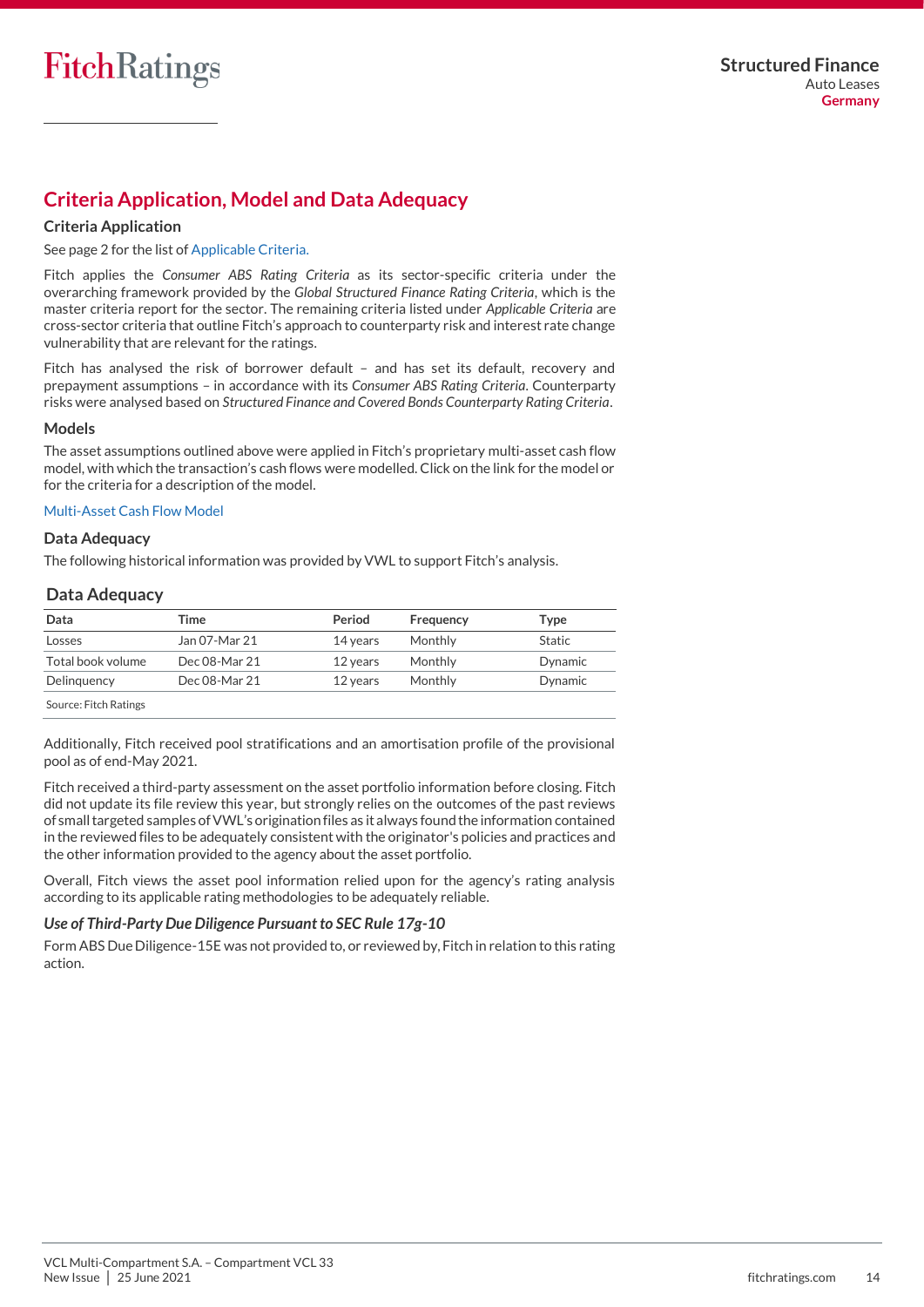# **Surveillance**

Throughout the life of the transaction, Fitch will monitor the performance of the collateral and any changes at the servicer, or with the structure, that may influence the ratings of the notes.

Fitch will receive monthly investor reports detailing the performance of the portfolio. These will provide the basis for the agency's surveillance of the transaction's performance against base case expectations and the performance of the industry as a whole. The agency expects to assign an Issuer Report Grade of five stars to the investor reporting in line with previous transactions originated by VWL, as the standards of reporting are expected to remain comparable. Where appropriate, the agency may ask to monitor further data from the originator or the servicer. The ratings of the transaction will be reviewed by a committee at least once every 12 months, or when considered appropriate (e.g. if there is a deterioration in performance, an industry-wide development, or a change at the originators or the servicer that may influence the transaction).

Our quantitative analysis will focus on monitoring the key performance parameters (delinquencies, defaults, recoveries and prepayments) against the base-case assumptions. Fitch will further monitor the market developments regarding diesel-powered vehicles.

Fitch's structured finance performance analytics team ensures that the assigned ratings remain an appropriate reflection of the issued notes' credit risk. Details of the transaction's performance will be available to subscribers at www.fitchratings.com.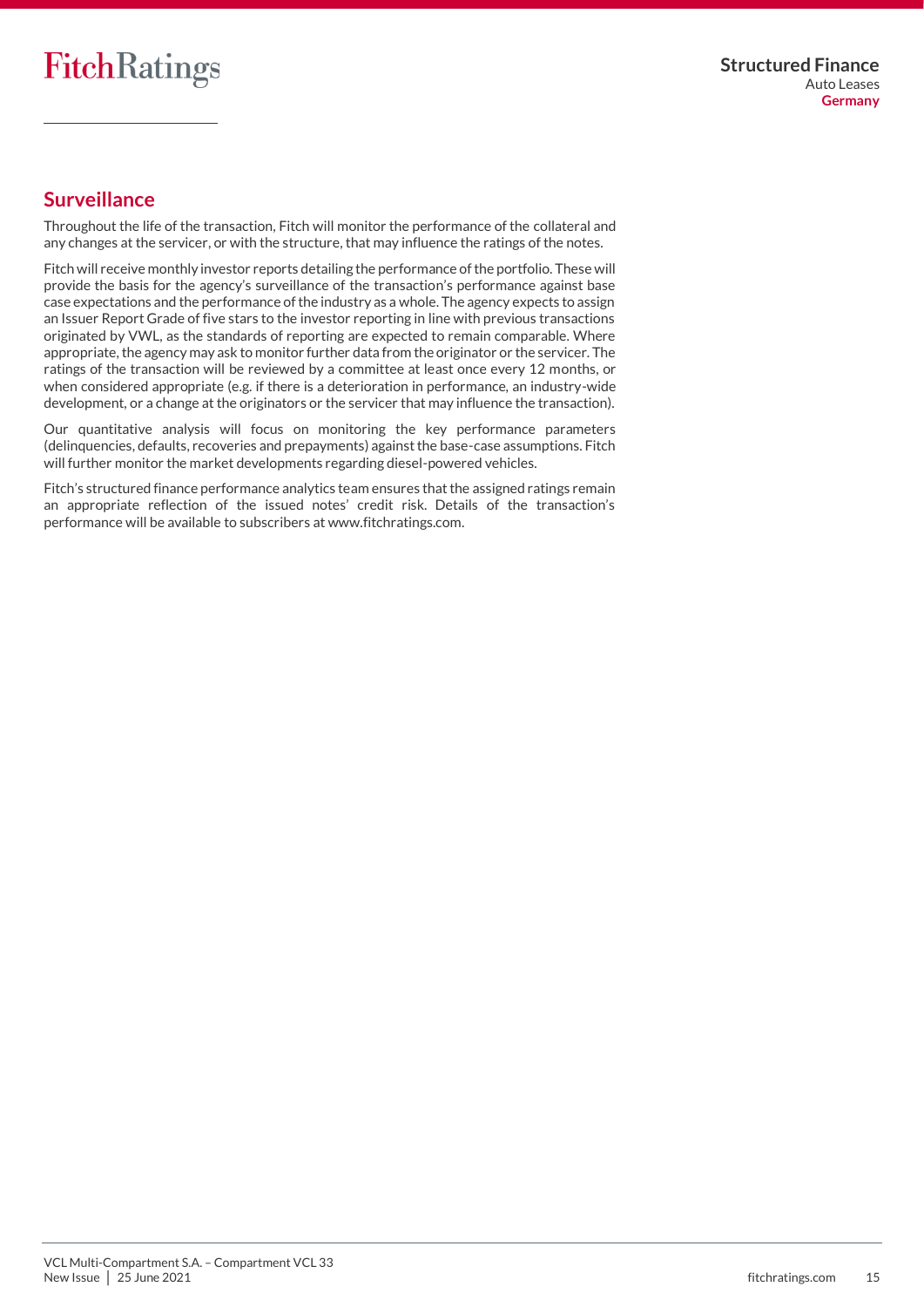# <span id="page-15-0"></span>**Appendix 1: Origination and Servicing**

#### **VWL**

VWL is a wholly owned subsidiary of VWFS, which is part of Volkswagen Group.

VWL's main activities are to promote the sale of the Volkswagen Group's automotive products (VW, Audi, SEAT, Skoda and VW Nutzfahrzeuge) and to strengthen customer loyalty to the Volkswagen Group brands. VWL has about 60 years' experience in the auto-financing business.

#### **Origination**

VWL offers leasing for new and used Volkswagen, Audi, SEAT, Skoda and VW Nutzfahrzeuge to commercial and non-commercial customers. Initially, the car is purchased by VWL. At the expiration of the leasing contract the vehicle will be sold by the car dealer or VWL. If the lessee wants to keep the car, it has to purchase the vehicle.

Depending on contract terms, the risk of the residual value being different from the market value of the car is borne by the car dealer or, in a few cases, the lessee (open-end contracts). The car dealer can transfer the residual value risk of closed-end contracts fully or partially, against a premium, to VWFS or the car manufacturer.

#### **Underwriting**

VWL manages its underwriting and distribution channel through the Leasing Operations/Underwriting (LOU) department. The LOU processes all leases and co-operates with a network of more than 3,500 dealers. Supported by a separate fraud prevention team, the LOU is also responsible for fraud detection. LOU employees are expected to undergo three months of training before carrying out any operational tasks in the teams and are offered a wide range of additional internal training to improve the consistency and quality of standards within the LOU.

Generally, the system works such that for contracts that fulfil the respective criteria, the steps including the approval are carried out in a fully automated fashion. The evaluation is, in essence, based on the following main categories: customer data, product type, vehicle information, payment history and scoring/credit rating. If a problem occurs, such as inconsistencies found or negative credit information, the request is processed manually. The underwriter then sees the outcome of the scoring and other information sources such as Schufa, Buergel, Creditreform or payment history if applicable and needs to approve the application manually.

The authority to approve a lease depends on the seniority of staff as well as a client's exposure. A junior lease administrator, for example, can approve a lease up to EUR50,000, while applications greater than EUR50,000 are approved by a senior lease administrator. Leases with a balance greater than EUR200,000 are managed by the special clients team.

#### **Servicing**

Fitch undertook a virtual operational review in April 2021.

Overall, Fitch deems the underwriting and servicing capacities of VWL to be in line with market standards among the top German car finance companies; VWL also has a proven record in its securitisation activity. A review does not constitute due diligence, which Fitch does not perform, but relies upon the accuracy of data provided to it.

#### **Arrears Management and Special Servicing**

The debt management team is responsible for dealing with delinquent contracts.

Lessees receive calls from VWFS's call centre as soon as possible after the due date to determine the reasons for the missed payment. A first reminder letter is sent out 12 days, a second 24 days and a third 36 days after due date. Once payment agreements are in place, reminders in case of non-payments are sent out every five days.

VWFS has introduced scores to handle delinquent contracts according to priority. Team members have the authority to approve payment holidays or maturity extensions. In August 2020, VWL announced a voluntarily payment holiday scheme targeted at performing and delinquent customers who did not take a payment holiday under the legislative scheme that ended in June 2020 but are affected by the pandemic and related lockdown and social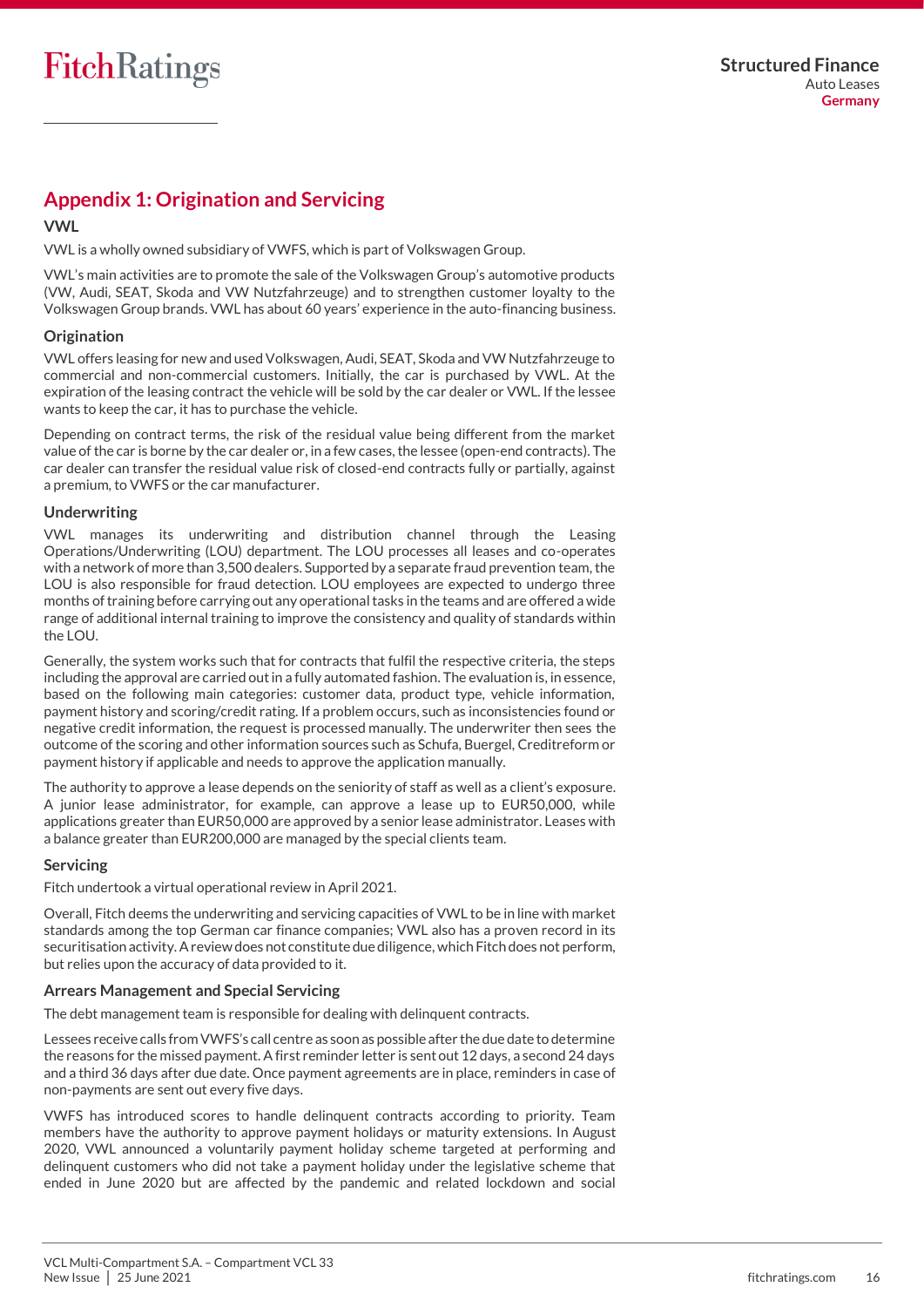# FitchRatings

distancing measures. The application period under the voluntarily payment holiday scheme ended in September 2020. For corporate customers, a contract is terminated after two missed instalments. For private clients, the point of termination is dependent on the ability of VWL to terminate as prescribed by consumer protection regulation.

The collection centre is responsible for the handling of terminated contracts, second-hand marketing, court collections and charge-offs. It employs external collection agencies, which are compensated on the basis of their performance and success rates.

Vehicles can be repossessed following the effective date of the contract termination. After threatening repossession, a large portion of the terminated contracts has historically returned to performing status. For those contracts that remain non-performing almost all orders for repossession are successful. Generally, VWL judges whether it is worthwhile to pay for the repossession expenses as expected sale prices may be considered too low.

VWL normally obtains three bids from the dealer network before the vehicle is sold. A court settlement, to determine the borrower's outstanding obligation, is initiated around four months after the due date. The foreclosure process normally commences six months after the due date and is followed by the charge-off.

#### **Risk Management**

<span id="page-16-0"></span>The originator must maintain all lease files, including supporting documents, for regular review by VWL to ensure compliance with policies and procedures. Retrospective risk-oriented audits are conducted regularly by internal audit department and by external auditors in course of the annual financial statements audit. VWL regularly backs up its databases and tests its business continuity plans.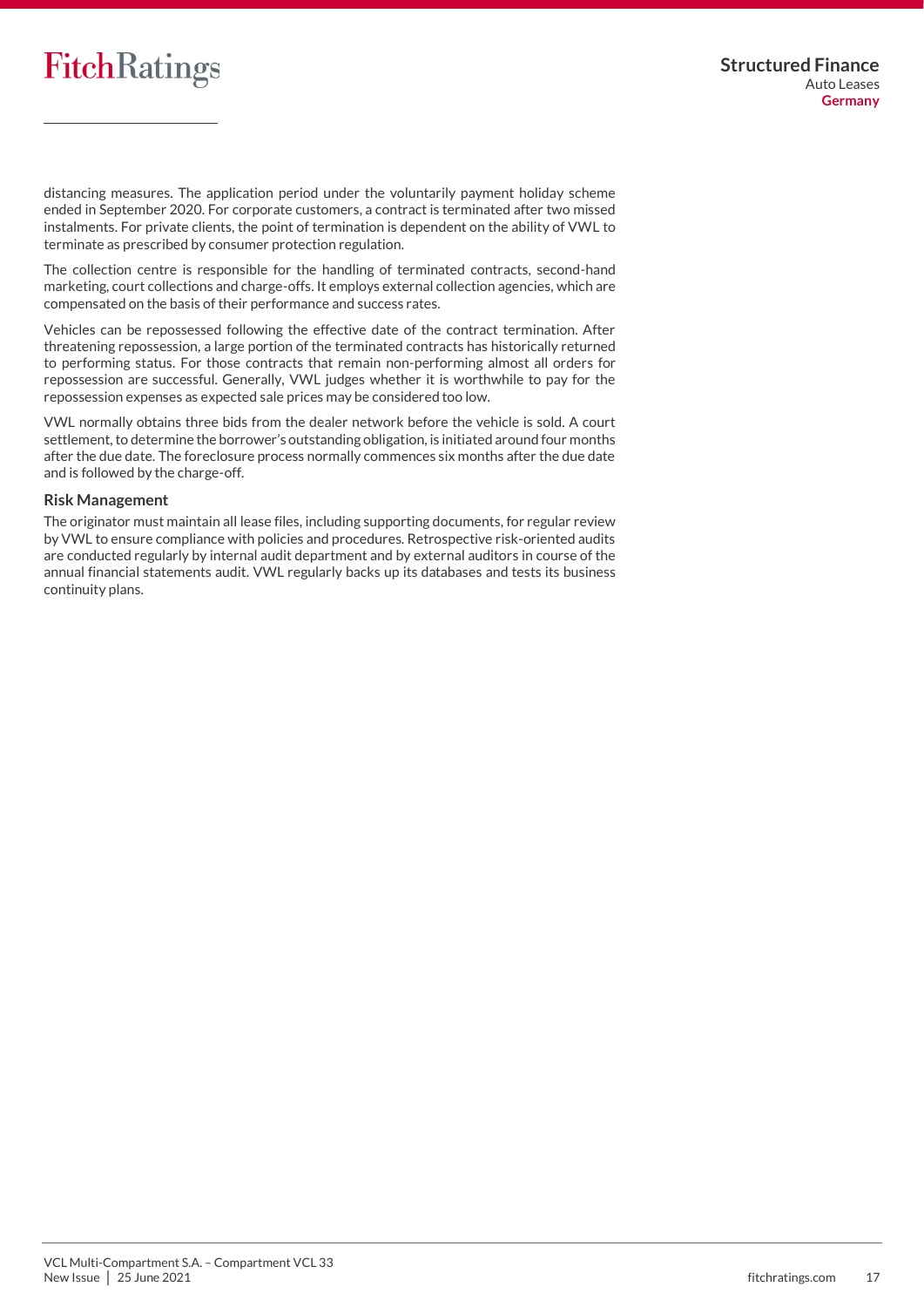**SF ESG Navigator** 

ARS - Auto

# <span id="page-17-0"></span>**Appendix 2: ESG Relevance Scores**

#### **FitchRatings**

### VCL Multi-Compartment S.A. - Compartment VCL 33

#### Credit-Relevant ESG Derivation

**Janet Quality: Surveillance** 

h.

na.

Surveillance

VCL Multi-Compartment S.A. - Compartment VCL 33 has 5 ESG potential rating difvers

**It-Compartment S.A. - Compartment VCL 33 has 5 ESG potential rating drivers**<br>VCL Multi-Compartment S.A. - Compartment VCL 33 has exposure to m<br>Impact on the rating. .<br>Internit shifts in secular preferences affecting consumer behavior but this has very low.

Covernance is minimally relevant to the rating and is not currently a driver

E Score

 $\mathbf{z}^{\top}$ 

¥. ۰.

 $\overline{2}$ 

 $\tau$  as

|                  |     |                  |   | <b>Overall ESG Scale</b> |
|------------------|-----|------------------|---|--------------------------|
| key driver       | ۰   | 100303           | 5 |                          |
| ditver           | ۰   | 100303           |   |                          |
| potential driver | - 5 | <b>INCHES</b>    | з |                          |
| not a rating     | 5   | <b>I MALLAST</b> | 2 |                          |
| diver            |     | <b>INCHES</b>    |   |                          |
|                  |     |                  |   |                          |

 $\overline{\phantom{0}}$ 

 $\overline{\mathbf{4}}$ 

 $\bar{\bf 3}$ 

 $\bar{2}$ 

À.

How to Read This Page<br>ESG scores range from 1 to 5 based on a 15-level color gradation.<br>Red (5) is most relevant and green (1) is least relevant.

The Environmental (E), Social (S) and Governance (O) tables<br>break out the individual components of the scale. The right-hand box<br>above the aggregate E, S, or G societ. General festers are relevant<br>access all markets with S

Exploration and the control of the control of the credit Relevant ESQ<br>soort. This score signifies the credit relevance of combined E, S and<br>G issues to the transaction's or program's credit reling. The three<br>columns to the

Classification of ESG issues has been developed from Fitch's sector<br>ratings offeris. The General issues and Sector-Specific issues draw<br>on the classification standards published by the Sustainability<br>Accounting Standards B

|   | <b>CREDIT-RELEVANT ESG SCALE - DEFINITIONS</b><br>How relevant are E, S and G issues to the overall credit rating?                                         |
|---|------------------------------------------------------------------------------------------------------------------------------------------------------------|
| 5 | Highly relevant: a key transaction or program rating driver that has a<br>significant impact on an individual basis.                                       |
|   | Relevant to transaction or program ratings; not a key rating driver but<br>has an impact on the ratings in combination with other factors.                 |
| а | Minimally relevant to ratings: ether very low impact or actively<br>mitigated in a way that results in no impact on the transaction or<br>program ratings. |
| 2 | irrelevant to the transaction or program ratings; relevant to the<br>sactor.                                                                               |
|   | irrelevant to the transaction or program ratings; irrelevant to the<br>sactor.                                                                             |

#### Social (S)

**Environmental (E)** General Issue

GHG Emissions & Air Quality

.<br>Vater & Wastewater Management

.<br>Weste & Hazardous Materials<br>Management: Ecological Impacts

Exposure to Environmental Impacts

**nergy Management** 

| <b>General Issues</b>                                                    | S Score | Sector-Specific Issues                                                                                                                                                         | Reference                          |   | <b>S</b> Scale |
|--------------------------------------------------------------------------|---------|--------------------------------------------------------------------------------------------------------------------------------------------------------------------------------|------------------------------------|---|----------------|
| Human Rights, Community Relations.<br>Access & Affordability             |         | <b>D.A.</b>                                                                                                                                                                    | n.e.                               | в |                |
| Customer Welfare - Fair Messaging.<br><b>Privacy &amp; Data Security</b> |         | Complance with consumer protection related regulatory<br>requirements, such as fair/transparent lending, data security, and Operational Risk; Surveillance<br>safety standards |                                    |   |                |
| <b>Labor Relations &amp; Practices</b>                                   |         | Labor practices, pension obligations and related litigation                                                                                                                    | <b>Surveillance</b>                | з |                |
| <b>Employee Wellbeing</b>                                                |         | <b>DAL</b>                                                                                                                                                                     | n.e.                               |   |                |
| Exposure to Social Impacts                                               |         | Macrosconomic factors and sustained structural shifts in secular<br>preferences affecting consumer behavior                                                                    | <b>Asset Quality: Surveillance</b> |   |                |

Sector-Specific Issues

2 Assets' energy/fuel efficiency and impact on valuation

Asset, operations and/or cash flow exposure to extreme weat<br>events and other catastrophe risk, including but not limited to<br>flooding, humcanes, tornadoes, and earthquakes

Regulatory risks, fines, or compliance costs related to emissions. Asset Quality; Surveillance energy consumption and/or related reporting standards

| <b>GOVERNMICE RSI</b>                                |                |                                                                                                                                                            |                                                                                                       |  |     |  |
|------------------------------------------------------|----------------|------------------------------------------------------------------------------------------------------------------------------------------------------------|-------------------------------------------------------------------------------------------------------|--|-----|--|
| <b>General Issues</b>                                | <b>G</b> Score | Sector-Specific Issues                                                                                                                                     | Reference                                                                                             |  | G S |  |
| Rule of Law, Institutional and<br>Regulatory Quality |                | Jurisdictional legal risks; regulatory effectiveness; supervisory<br>oversight; foreclosure laws; government auggort and intervention                      | Asset Isolation and Legal Structure: Asset Quality: Rating Cape:<br><b>Burveillance</b>               |  | Б   |  |
| <b>Transaction &amp; Collaboral Structure</b>        |                | Asset includers resolution/insolvency remoterance legal structure:<br>structural risk mitigants; complex structures                                        | Asset Isolation and Legal Structure; Asset Quality; Financial<br>Structure: Rating Capic Surveillance |  |     |  |
| <b>Transaction Parties &amp; Operational Risk</b>    |                | Counterparty risk; origination, underwriting and/or aggregator<br>standards: borrower/lessee/sponsor risk:<br>originator/asrvicer/manager/coenstional risk | Asset Quality; Financial Structure; Operational Risk; Rating Caps;<br><b>Surveillance</b>             |  | з   |  |
| Data Transparency & Privacy                          |                | Transaction data and periodic reporting                                                                                                                    | Asset leplation and Legal Structure: Asset Quality: Financial<br><b>Structure: Surveillance</b>       |  | 2   |  |
|                                                      |                |                                                                                                                                                            |                                                                                                       |  |     |  |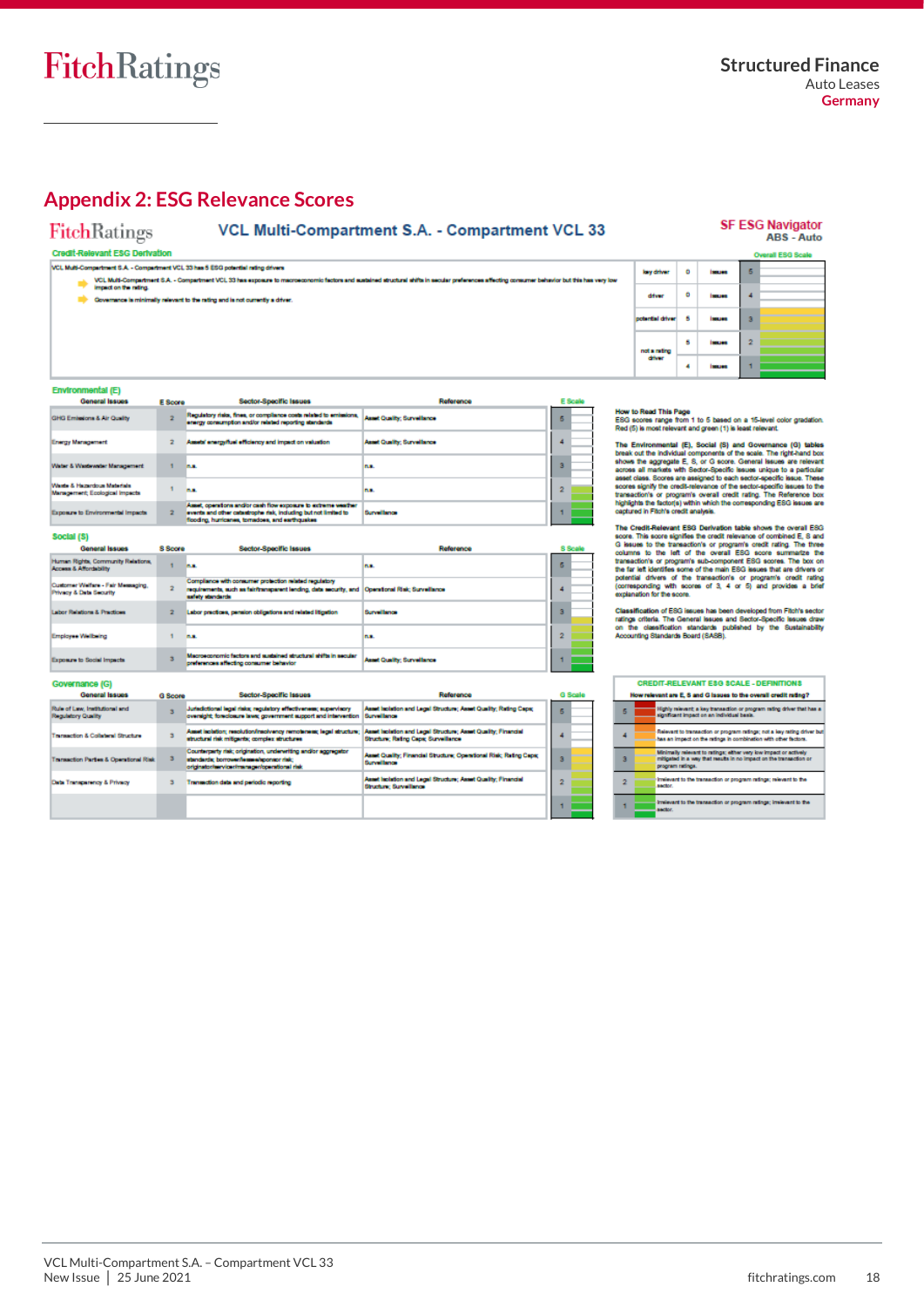# <span id="page-18-0"></span>**Appendix 3: Estimated CO2 Emission Levels**

Fitch approximates the pool's weighted average CO2 emissions at 134 g/km.

We used data on CO2 emissions from the Federal Motor Transport Authority (Kraftfahrt-Bundesamt), reported for new vehicle registrations, to derive an estimated weighted average emissions level for the portfolio. We accounted for the vehicles' model years, brand distribution and the composition of new car registrations in our estimate.

The graph below summarises the pool's model year distribution (by number of vehicles) and the development of the brands' average emissions in the respective full-year registrations, and for 2021 the average emissions up to and including March.

#### **VW Group CO2 Emission Levels**



Source: Fitch Ratings, VCL Multi-Compartment S.A. - Compartment VCL 33, Kraftfahrt-Bundesamt